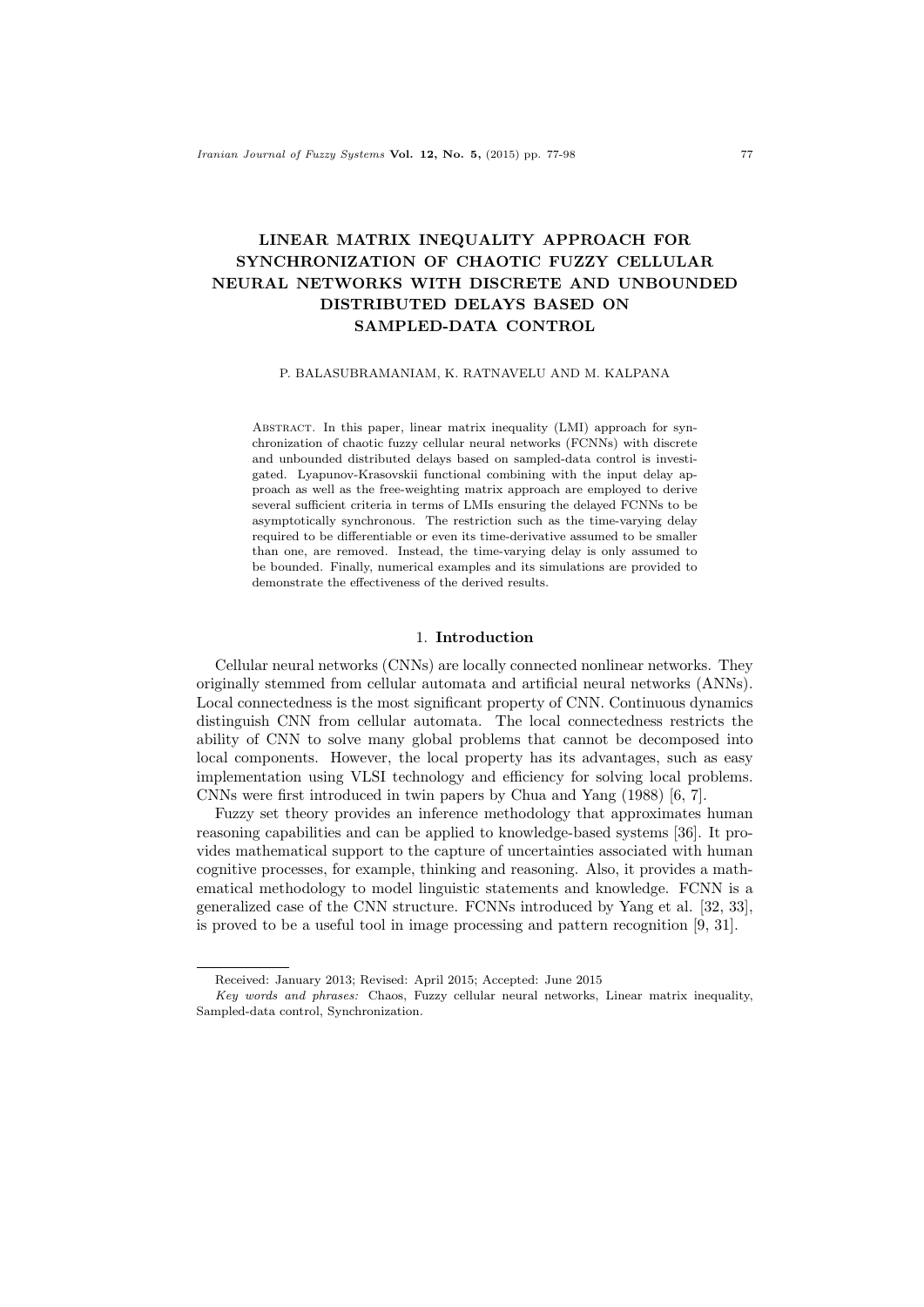Consider the linear system

$$
\dot{x}(t) = Ax(t),\tag{1}
$$

where  $A \in \mathbb{R}^{n \times n}$  and  $x(t) \in \mathbb{R}^n$ . Assume that (1) has equilibrium  $x^* = 0$ .

**Definition 1.1.** Let  $V : \mathbb{R}^n \to \mathbb{R}$  is a Lyapunov function for (1) if

- (i)  $V(x(t)) \geq 0$  with equality if and only if  $x^* = 0$ , and
- $(iii) \quad V(x(t)) \leq 0.$

This leads to the celebrated theorem of Lyapunov of (1).

**Theorem 1.2.** *(Lyapunov's Second Theorem on* R*) Given system (1) with equilibrium*  $x^* = 0$ , *if there exists an associated Lyapunov function V*, *then*  $x^* = 0$  *is Lyapunov stable. Furthermore, if*  $\dot{V}(x(t)) < 0$ , then  $x^* = 0$  is asymptotically stable.

The power of Theorem 1.2 is that one can make conclusions about trajectories of a system (1) without actually solving the differential equation. For the system (1), a common choice of Lyapunov function candidate is the quadratic form,

$$
V(x(t)) = x^T(t)Px(t).
$$

Investigating the stability of (1) is considering the time derivative of  $V(x(t))$ 

$$
\dot{V}(x(t)) = x^T(t)P\dot{x}(t) + \dot{x}^T(t)Px(t)
$$
  
= 
$$
x^T(t)PAx(t) + x^T(t)A^TPx(t)
$$
  
= 
$$
x^T(t)[PA + A^TP]x(t).
$$

The quadratic form of this derivative proves, if the central quantity satisfies

$$
PA + A^T P < 0,
$$

then

$$
\dot{V}(x(t)) < 0.
$$

**Example 1.3.** Consider the linear system

$$
\dot{x}(t) = \begin{bmatrix} -1 & 0 \\ 0 & -2 \end{bmatrix} x(t).
$$

Using Matlab LMI control toolbox and solving the above LMI  $PA + A^T P < 0$ , one can get the following positive definite matrix  $P =$  $\begin{bmatrix} 1.1956 & 0 \\ 0 & 0.5861 \end{bmatrix}$ . For this *P*,  $PA + A^T P = \begin{bmatrix} -2.3912 & 0 \\ 0 & -2.3443 \end{bmatrix}$ , which is negative definite. This implies that

the given system is asymptotically stable in the sense of Lyapunov.

It is well known that time-delay is usually a cause of instability and oscillations of recurrent neural networks (RNNs). Therefore, the problem of stability of RNNs with time-delay is of importance in both theory and practical applications. With the help of the LMI approach, a number of research works have been devoted to analysis and synthesis of RNNs with various types of delays, such as stability analysis  $[2, 20, 25]$ , and state estimation  $[1, 21]$ .

Chaos has long-term unpredictable behavior. This is usually couched mathematically as sensitivity to initial conditions-where the system's dynamics takes it is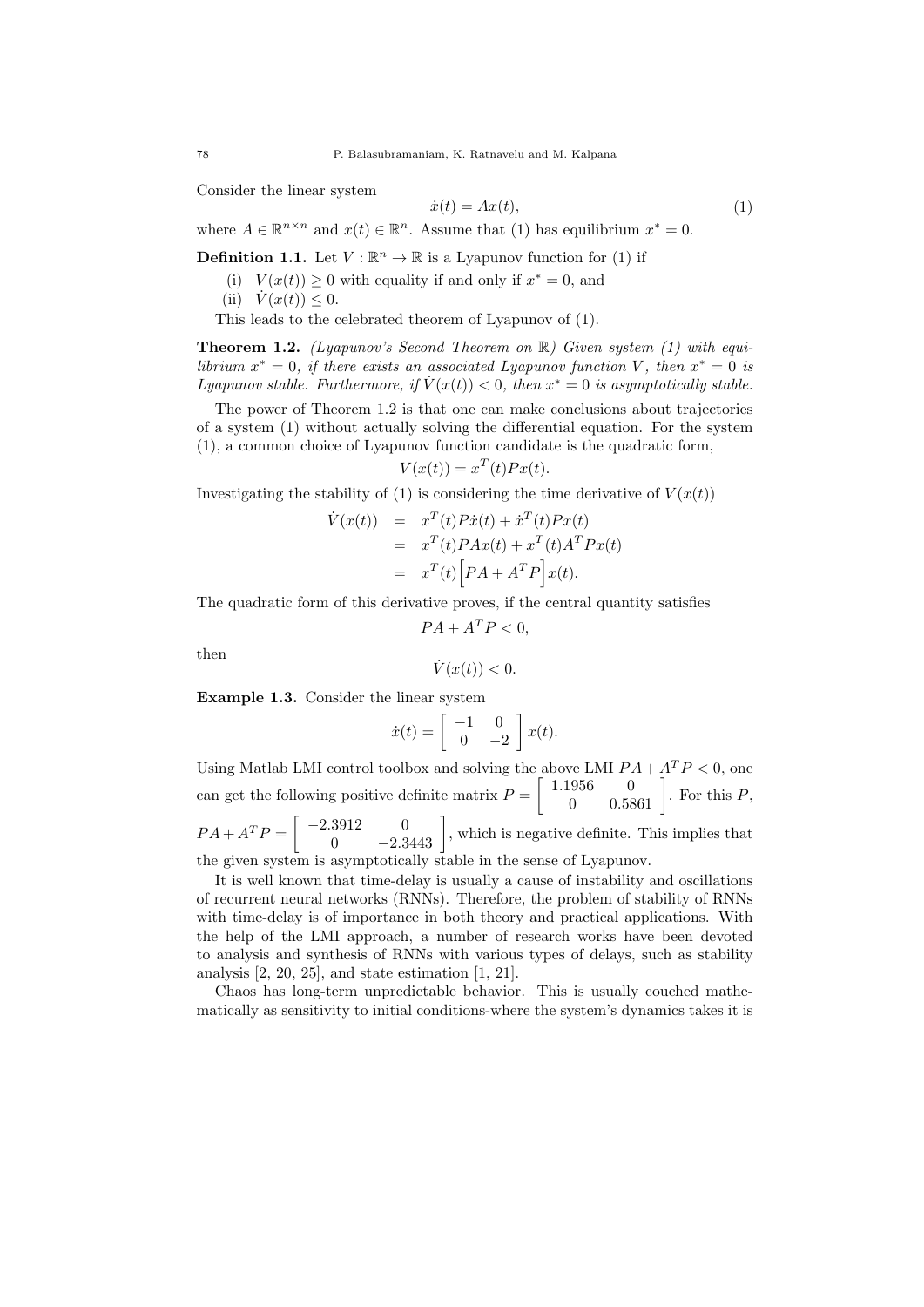hard to predict from the starting point. Although a chaotic system can have a pattern (an attractor) in state space, determining where on the attractor the system is at a distant, future time given its position in the past is a problem that becomes exponentially harder as time passes [23]. One way to demonstrate this is to run, two identical chaotic systems side by side, starting both at close, but not exactly equal initial conditions. The systems soon diverge from each other, but both retain the same attractor pattern. That is, each has its own attractor without having any relation to the other system. It is possible to force the two chaotic systems to follow the same path on the attractor, namely synchronization. Carroll and Pecora [5, 22] have introduced the drive-response concept, and used the output of the drive system to control the response system to achieve the state synchronization.

Many results on synchronization of FCNNs with time-delays can be found in the literature [3, 12, 13, 24, 34, 35]. The controllers used for controlling and synchronizing chaos in continuous-time systems can be implemented by analog circuits. However, in order to take advantage of the modern high-speed computers, microelectronics, and communication networks, it is more preferable to use digital controllers instead of analog circuits, particularly in aerospace systems and industries [10, 11, 15, 17, 19, 37]. It allows synchronization of chaotic systems using the samples of the state variables of the master and the slave chaotic system at discrete time instants. These samples are used by sampled-data controllers to control the slave chaotic system and result in synchronization between the master and the slave chaotic systems [19]. This drastically reduces the amount of synchronization information transmitted from the master chaotic system to the slave chaotic system and increase the efficiency of bandwidth usage, which makes this method more efficient.



Figure 1. Block Diagram of Master-slave FCNNs with a Sampled-data Controller

In many real-world applications, it is difficult to guarantee that the state variables transmitted to controllers are continuous. In addition, in order to make full use of modern computer technique, the sampled-data feedback control is applied to synchronize delayed FCNNs. The block diagram of master-slave FCNNs with a sampling controller is shown in Figure 1. Referring to this Figure 1, the operation of this closed-system can be described as follows: Firstly, the system states of both the master and slave systems form error signal, which is fed to the sampler with a sampling interval,  $\Delta_k$ . Then, the sampled system states information is processed by the sampled-data controller to produce an appropriate control signal. Finally, the control signal is kept constant during the sampling interval by the zero-order holder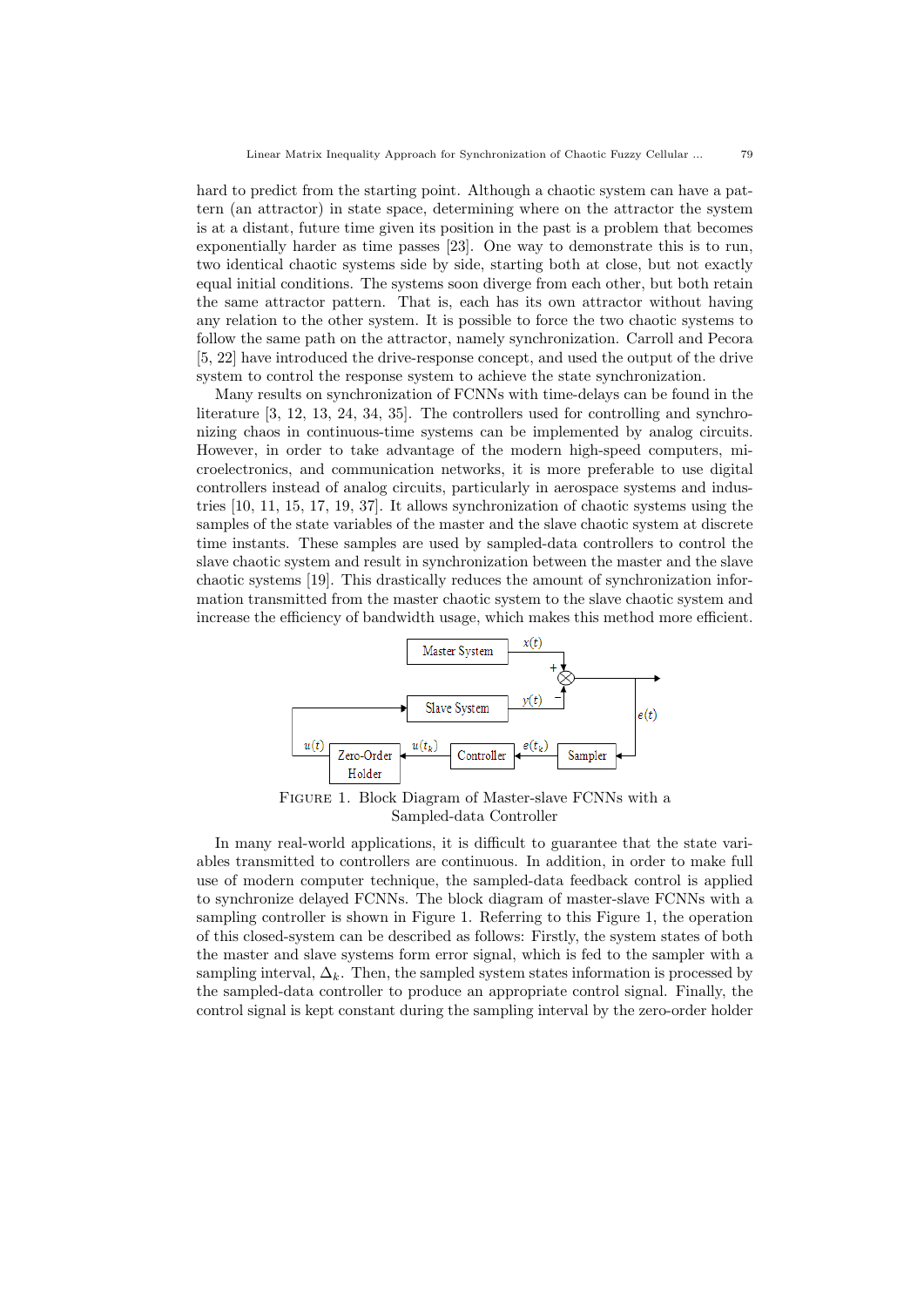and fed to the slave system to realize the synchronization. Moreover, the contribution of this paper is that we have compared our proposed results with the existing literature [3] and shown in Example 4.3 along with numerical simulations (Figures 13-14) and Table 1. However, to the best of authors' knowledge, the results on LMI approach for synchronization of chaotic FCNNs with discrete and unbounded distributed delays based on sampled-data control has never been investigated yet.

Motivated by the aforementioned discussions, in this paper, we derive new criteria for the synchronization of chaotic FCNNs based on sampled-data control, Lyapunov-Krasovskii functional, free-weighting matrix approach and LMI technique. Finally, two numerical examples and its simulations are given to show the effectiveness of proposed method.

*Notations*:  $\mathbb{R}^n$  denotes the n-dimensional Euclidean Space; for any matrix  $A =$  $[a_{ij}]_{n \times n}$ , let  $A<sup>T</sup>$  and  $A<sup>-1</sup>$  denote the transpose and the inverse of *A*, respectively;  $|A| = |a_{ij}|_{n \times n}$ ; let  $A > 0$  ( $A < 0$ ) denotes the positive-definite (negative-definite) symmetric matrix, respectively; the notation  $C^{2,1}(\mathbb{R}^+ \times \mathbb{R}^n; \mathbb{R}^+)$  denotes the family of all nonnegative functions  $V(t, x(t))$  on  $\mathbb{R}^+ \times \mathbb{R}^n$  which are continuously twice differentiable in *x* and once differentiable in *t*; *I* denotes the identity matrix of appropriate dimension and  $\Lambda = \{1, 2, ..., n\}$ ;  $\star$  denotes the symmetric terms in a symmetric matrix.

#### 2. **Model Formulation and Preliminaries**

Consider the following general drive-response type chaotic FCNNs with discrete and unbounded distributed delays

$$
\begin{cases}\n\dot{x}_i(t) = -d_i x_i(t) + \sum_{j=1}^n a_{ij} f_j(x_j(t)) + \sum_{j=1}^n b_{ij} f_j(x_j(t - \tau_1(t))) + I_i \\
\quad + \Lambda_{j=1}^n \alpha_{ij} \int_{-\infty}^t k_j(t - s) f_j(x_j(s)) ds \\
\quad + \bigvee_{j=1}^n \beta_{ij} \int_{-\infty}^t k_j(t - s) f_j(x_j(s)) ds, \quad i \in \Lambda, \\
x_i(s) = \phi_i(s), \quad s \in (-\infty, 0],\n\end{cases} \tag{2}
$$

and

$$
\begin{cases}\n\dot{y}_i(t) = -d_i y_i(t) + \sum_{j=1}^n a_{ij} f_j(y_j(t)) + \sum_{j=1}^n b_{ij} f_j(y_j(t - \tau_1(t))) + I_i \\
\quad + \bigwedge_{j=1}^n \alpha_{ij} \int_{-\infty}^t k_j(t - s) f_j(y_j(s)) ds \\
\quad + \bigvee_{j=1}^n \beta_{ij} \int_{-\infty}^t k_j(t - s) f_j(y_j(s)) ds + u_i(t), \quad i \in \Lambda, \\
y_i(s) = \varphi_i(s), \quad s \in (-\infty, 0],\n\end{cases} \tag{3}
$$

where  $\phi_i(\cdot) \in C((-\infty,0], \mathbb{R})$  and  $\varphi_i(\cdot) \in C((-\infty,0], \mathbb{R})$  are the initial conditions in drive system (2) and response system (3), respectively;  $\alpha_{ij}$  and  $\beta_{ij}$  are the elements of fuzzy feedback MIN template and fuzzy feedback MAX template, respectively;  $a_{ij}$  and  $b_{ij}$  are the elements of feedback template;  $\wedge$  and  $\vee$  denote the fuzzy AND and fuzzy OR operation, respectively;  $x_i$  and  $y_i$  denote the state vectors in drive system  $(2)$  and response system  $(3)$  of the *i*th neuron, respectively;  $I_i$  denotes the external input of the *i*th neuron;  $d_i$  is a diagonal matrix,  $d_i$  represents the rates with which the *i*th neuron will reset their potential to the resting state in isolation when disconnected from the networks and external inputs;  $f_j$  represents the neuron activation function;  $u(t) = (u_1(t), u_2(t), ..., u_n(t))^T$  is a control input to be designed.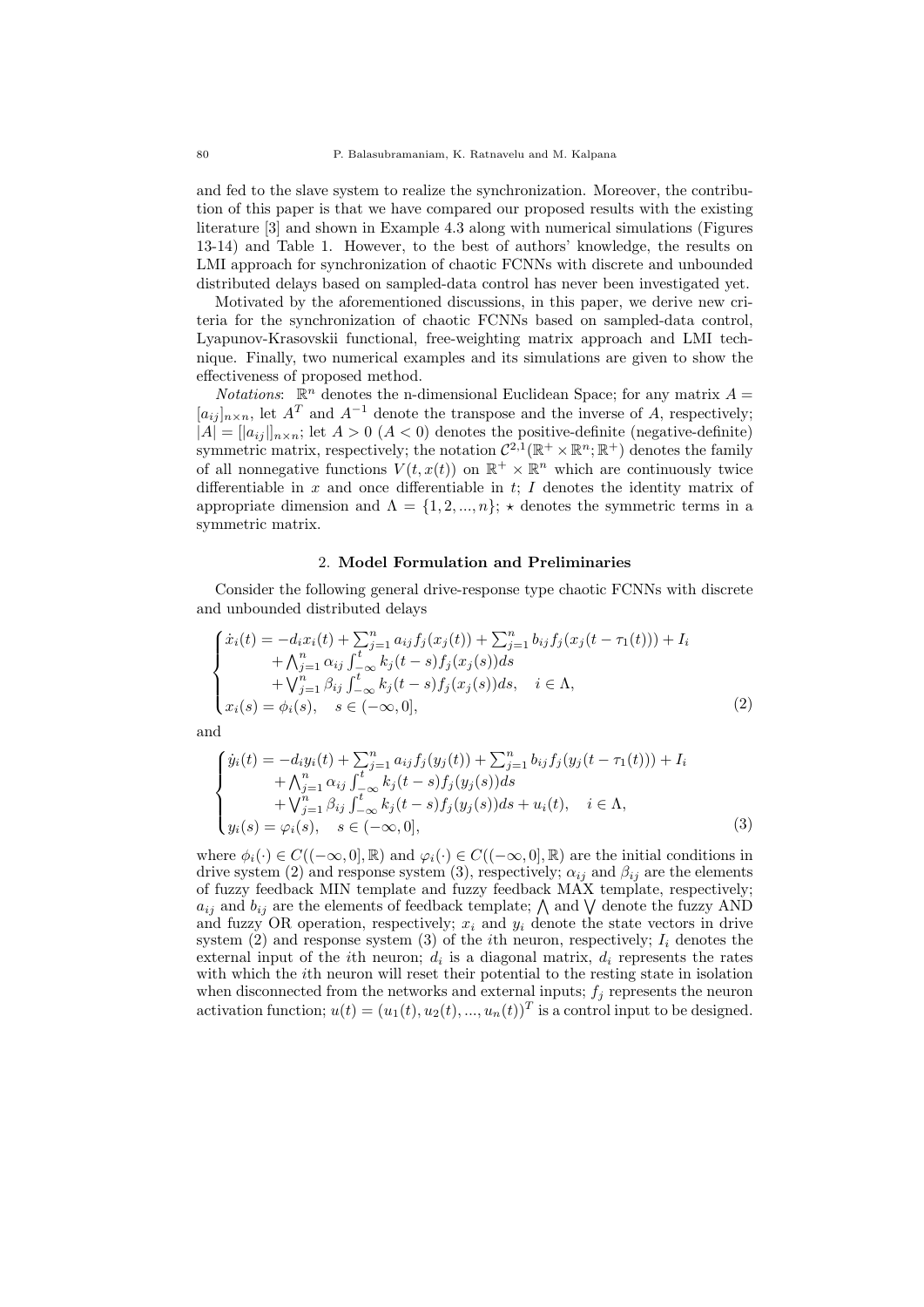$k_j(s) \geq 0$  is the feedback kernel and satisfies

$$
\int_0^\infty k_i(s)ds = 1, \ i \in \Lambda. \tag{4}
$$

Let  $e(t) = (e_1(t), e_2(t), ..., e_n(t)) := x(t) - y(t)$  be the error state. Then, the error dynamical system between (2) and (3) is given by

$$
\begin{cases}\n\dot{e}_i(t) = -d_i e_i(t) + \sum_{j=1}^n a_{ij} g_j(e_j(t)) + \sum_{j=1}^n b_{ij} g_j(e_j(t-\tau_1(t))) \\
+ \Lambda_{j=1}^n \alpha_{ij} \int_{-\infty}^t k_j(t-s) f_j(x_j(s)) ds - \Lambda_{j=1}^n \alpha_{ij} \int_{-\infty}^t k_j(t-s) f_j(y_j(s)) ds \\
+ \bigvee_{j=1}^n \beta_{ij} \int_{-\infty}^t k_j(t-s) f_j(x_j(s)) ds - \bigvee_{j=1}^n \beta_{ij} \int_{-\infty}^t k_j(t-s) f_j(y_j(s)) ds \\
-u_i(t), \quad i \in \Lambda, \\
e_i(s) = \phi_i(s) - \varphi_i(s) = \psi_i(s), \quad s \in (-\infty, 0],\n\end{cases} (5)
$$

where  $g_j(e_j(\cdot)) = f_j(x_j(\cdot)) - f_j(y_j(\cdot)), \ j \in \Lambda.$ 

The sampled-data control law can be adopted as follows:

$$
u_i(t) := h_{ij}e_i(t_k), \ t_k \le t < t_{k+1}, \quad i, \ j \in \Lambda,\tag{6}
$$

where  $h_{ij}$  is the element of sampled-data feedback controller gain matrix to be determined,  $e(t_k)$  is discrete measurement of  $e(t)$  at the sampling instant  $t_k$ ; and  $t_k$  satisfies the following conditions:

$$
0 = t_0 < t_1 < t_2 < \dots < t_k < \dots < \lim_{k \to +\infty} t_k = +\infty.
$$

Moreover, the sampling period under consideration is assumed to be bounded by a known constant  $\tau_2$ , that is,  $\Delta_k = t_{k+1} - t_k \leq \tau_2$  for  $k \geq 0$ .

Substituting control law (6) into the error system (5) yields,

$$
\begin{cases}\n\dot{e}_i(t) = -d_i e_i(t) + \sum_{j=1}^n a_{ij} g_j(e_j(t)) + \sum_{j=1}^n b_{ij} g_j(e_j(t - \tau_1(t))) \\
+ \bigwedge_{j=1}^n \alpha_{ij} \int_{-\infty}^t k_j(t - s) f_j(x_j(s)) ds - \bigwedge_{j=1}^n \alpha_{ij} \int_{-\infty}^t k_j(t - s) f_j(y_j(s)) ds \\
+ \bigvee_{j=1}^n \beta_{ij} \int_{-\infty}^t k_j(t - s) f_j(x_j(s)) ds - \bigvee_{j=1}^n \beta_{ij} \int_{-\infty}^t k_j(t - s) f_j(y_j(s)) ds \\
-h_{ij} e_i(t_k), \quad i \in \Lambda, \\
e_i(s) = \psi_i(s), \quad s \in (-\infty, 0].\n\end{cases} (7)
$$

Clearly, it is difficult to analyze the synchronization of chaotic FCNNs based on error system (7) because of the discrete term,  $e(t_k)$ . Therefore, the input delay approach [10] is applied, by defining

$$
\tau_2(t) = t - t_k, \quad t_k \le t < t_{k+1}.\tag{8}
$$

It is easily seen that

$$
0 \le \tau_2(t) < \tau_2. \tag{9}
$$

Therefore, the state-feedback controller takes the following form

$$
u_i(t) = h_{ij}e_i(t - \tau_2(t)), \ t_k \le t < t_{k+1}, \quad i, \ j \in \Lambda. \tag{10}
$$

Consequently, connecting (10) to system (7) yields

$$
\begin{cases}\n\dot{e}_i(t) = -d_i e_i(t) + \sum_{j=1}^n a_{ij} g_j(e_j(t)) + \sum_{j=1}^n b_{ij} g_j(e_j(t-\tau_1(t))) \\
+ \Lambda_{j=1}^n \alpha_{ij} \int_{-\infty}^t k_j(t-s) f_j(x_j(s)) ds - \Lambda_{j=1}^n \alpha_{ij} \int_{-\infty}^t k_j(t-s) f_j(y_j(s)) ds \\
+ \nabla_{j=1}^n \beta_{ij} \int_{-\infty}^t k_j(t-s) f_j(x_j(s)) ds - \nabla_{j=1}^n \beta_{ij} \int_{-\infty}^t k_j(t-s) f_j(y_j(s)) ds \\
-h_{ij} e_i(t-\tau_2(t)), \quad i \in \Lambda, \\
e_i(s) = \psi_i(s), \quad s \in (-\infty, 0].\n\end{cases} \tag{11}
$$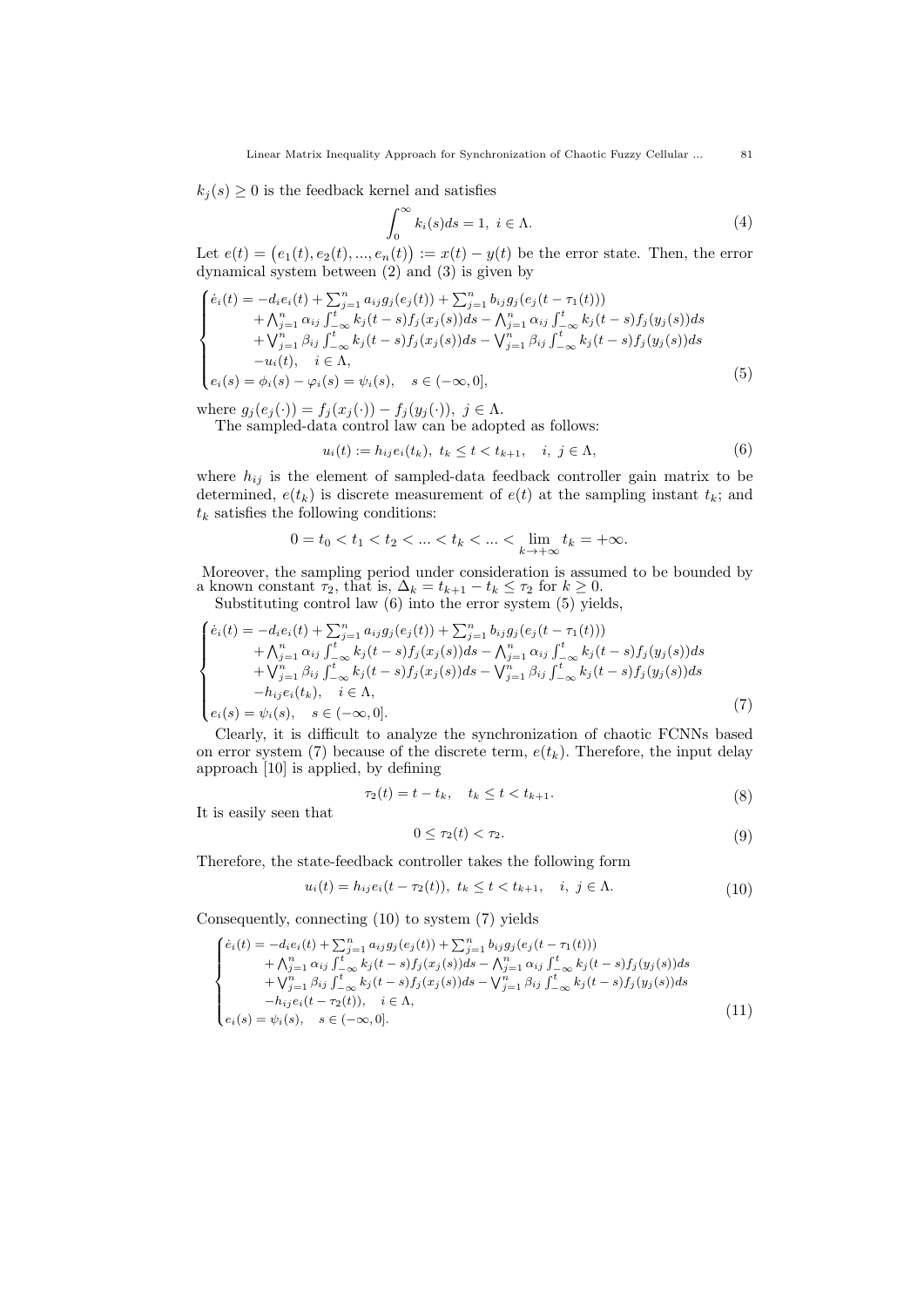We list two assumptions as follows:

(*A*<sub>1</sub>) The neuron activation function  $f_j(\cdot)$ ,  $j \in \Lambda$ , are continuously bounded and satisfies

$$
l_j^- \leq \frac{f_j(u) - f_j(v)}{u - v} \leq l_j^+
$$
, for any  $u, v \in \mathbb{R}$ ,  $u \neq v, j \in \Lambda$ ,  
we can be used so that each that may be positive, one on no

where  $l_j^-$  and  $l_j^+$  are some real constants and they may be positive, zero or negative.  $(A_2)$  The transmission delay  $\tau_1(t)$  is a time varying delay, and it satisfies

 $0 \leq \tau_1(t) \leq \tau_1$ , where  $\tau_1$  is a positive constant.

We state the following lemmas which will be used in the sequel to prove the main result. ]

**Lemma 2.1.** *(Schur Complement* [4]*) The LMI*  $\begin{bmatrix} Q(x) & S(x) \\ cT(x) & P(x) \end{bmatrix}$  $S<sup>T</sup>(x)$  *R*(*x*) *>* 0*, where*  $Q(x) = Q^T(x), R(x) = R^T(x),$  *is equivalent to* 

$$
R(x) > 0 \text{ and } Q(x) - S(x)R^{-1}(x)S^{T}(x) > 0.
$$

**Lemma 2.2.** [26] *For any*  $x, y \in \mathbb{R}^n$ ,  $\epsilon > 0$  *and positive definite matrix*  $Q \in \mathbb{R}^{n \times n}$ , *the following matrix inequality holds*

$$
2x^T y \le \epsilon x^T Q x + \epsilon^{-1} y^T Q^{-1} y.
$$

**Lemma 2.3.** [31] *Let*  $z, z'$  *be two states of system (2), then we have* 

$$
\left| \bigwedge_{j=1}^{n} \alpha_{ij} f_j(z) - \bigwedge_{j=1}^{n} \alpha_{ij} f_j(z') \right| \leq \sum_{j=1}^{n} |\alpha_{ij}| |f_j(z) - f_j(z')|,
$$
  

$$
\left| \bigvee_{j=1}^{n} \beta_{ij} f_j(z) - \bigvee_{j=1}^{n} \beta_{ij} f_j(z') \right| \leq \sum_{j=1}^{n} |\beta_{ij}| |f_j(z) - f_j(z')|.
$$

**Lemma 2.4.** [18] *For any*  $x \in \mathbb{R}^n$ *, any constant matrix*  $A = [a_{ij}]_{n \times n}$  *with*  $a_{ij} \ge 0$ *, the following matrix inequality holds*

$$
x^T A^T A x \le nx^T A_s^T A_s x,
$$

 $where \quad A_s = diag\Big\{\sum_{i=1}^n a_{i1}, \sum_{i=1}^n a_{i2}, ..., \sum_{i=1}^n a_{in}\Big\}.$ 

**Lemma 2.5.** [14] *Given any real matrix*  $M = M^T > 0$  *of appropriate dimension, and a vector function*  $\omega(\cdot) : [a, b] \to \mathbb{R}^n$ , such that the integrations concerned are *well defined, then*

$$
\Big[\int_a^b \omega(s)ds\Big]^T M \Big[\int_a^b \omega(s)ds\Big] \le (b-a)\int_a^b \omega^T(s)M\omega(s)ds.
$$

The main purpose of this paper is to design controller with the form (10) to ensure the master system (2) synchronize with slave system (3). In other words, we are interested in finding a feedback gain matrix *H* such that the error system (11) is asymptotically stable.

## 3. **Main Results**

**Theorem 3.1.** *Assume that assumptions*  $(A_1) - (A_2)$  *hold. The error dynamical* system (11) is globally asymptotically stable, if there exist  $n \times n$  positive diago*nal matrices P, R, U*1*, U*2*, U*3*, some n × n positive definite symmetric matrices*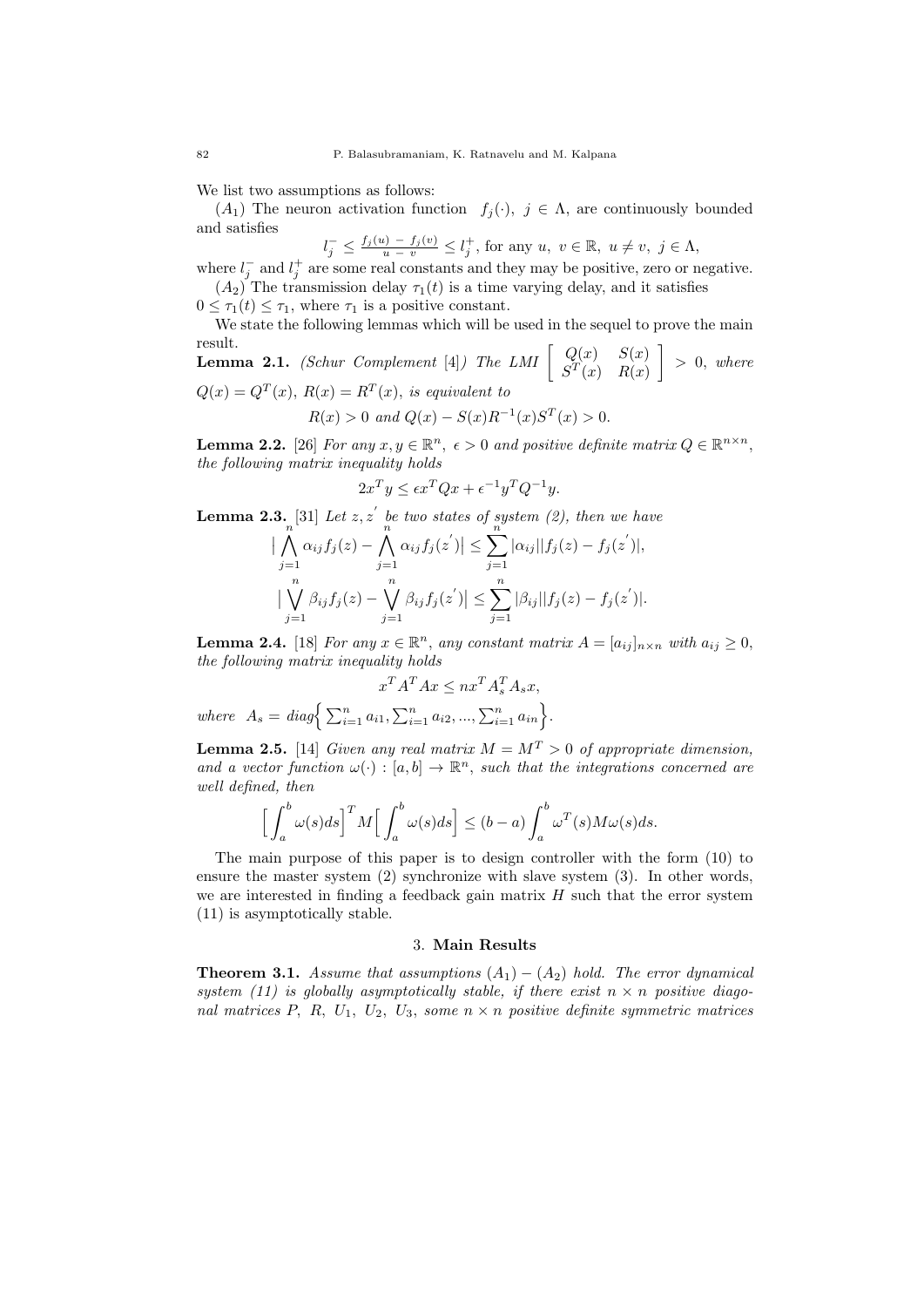$Q_0, Q_1, Q_2, W_1, W_2, M_1, M_2, M_3, M_4$ , some positive scalars  $\mu_1, \mu_2$  and the  $2n \times 2n$  matrices  $\begin{pmatrix} T_{11} & T_{12} \\ \star & T_{22} \end{pmatrix} > 0,$  $\begin{pmatrix} V_{11} & V_{12} \ \star & V_{22} \end{pmatrix} > 0$ , such that the following *LMI has feasible solution:*

$$
\Omega = \begin{bmatrix} \Omega_{i,j} & \Gamma_1^T & \Gamma_2^T \\ \star & -\mu_1 n^{-1} I & 0 \\ \star & \star & -\mu_2 n^{-1} I \end{bmatrix} < 0,
$$
  
where  $i, j = 1, 2, ..., 16$  with (12)

$$
\Omega_{1,1} = -2PD + Q_1 + Q_2 - \frac{1}{\tau_1}M_1 - \frac{1}{\tau_2}M_2 - 2M_3 - 2M_4 - U_1\Sigma_1,
$$
  
\n
$$
\Omega_{1,2} = \frac{1}{\tau_1}M_1, \Omega_{1,3} = T_{12}^T, \Omega_{1,4} = \frac{1}{\tau_2}M_2, \Omega_{1,5} = -Q_0 + V_{12}^T, \Omega_{1,6} = -D^T P,
$$
  
\n
$$
\Omega_{1,9} = \frac{2}{\tau_1}M_3, \Omega_{1,10} = \frac{2}{\tau_1}M_3, \Omega_{1,11} = \frac{2}{\tau_2}M_4, \Omega_{1,12} = \frac{2}{\tau_2}M_4, \Omega_{1,13} = PA + U_1\Sigma_2,
$$
  
\n
$$
\Omega_{1,14} = PB, \Omega_{2,2} = -Q_1 - \frac{1}{\tau_1}M_1, \Omega_{3,3} = \tau_1T_{11} - 2T_{12}^T - U_2\Sigma_1, \Omega_{3,14} = U_2\Sigma_2,
$$
  
\n
$$
\Omega_{4,4} = -Q_2 - \frac{1}{\tau_2}M_2, \Omega_{5,5} = \tau_2V_{11} - 2V_{12}^T - U_3\Sigma_1, \Omega_{5,6} = -Q_0^T, \Omega_{5,15} = U_3\Sigma_2,
$$
  
\n
$$
\Omega_{6,6} = -2P + W_1 + W_2 + \tau_1M_1 + \tau_2M_2 + \frac{\tau_1^2}{2}M_3 + \frac{\tau_2^2}{2}M_4 + \tau_1T_{22} + \tau_2V_{22},
$$
  
\n
$$
\Omega_{6,13} = PA, \Omega_{6,14} = PB, \Omega_{7,7} = -W_1, \Omega_{8,8} = -W_2, \Omega_{9,9} = -\frac{2}{\tau_1^2}M_3,
$$
  
\n
$$
\Omega_{9,10} = -\frac{2}{\tau_1^2}M_3, \Omega_{10,10} = -\frac{2}{\tau_1^2}M_3, \Omega_{11,11} = -\frac{2}{\tau_
$$

*Proof.* Consider the following Lyapunov-Krasovskii functional

$$
V(t) = \sum_{i=1}^{t} V_i(t),
$$
\n(13)

where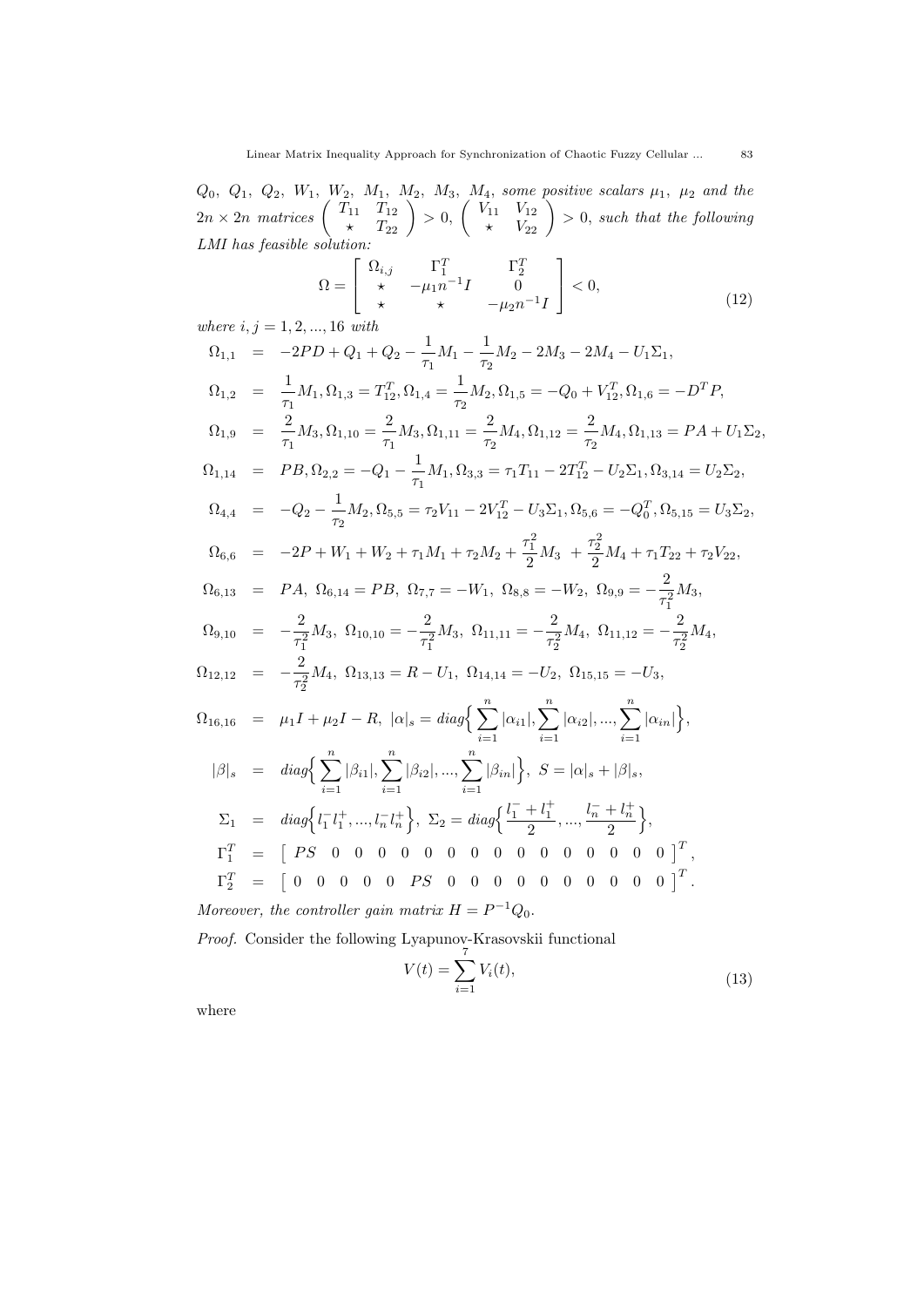$$
V_{1}(t) = e^{T}(t)Pe(t) = \sum_{i=1}^{n} p_{i}e_{i}^{2}(t),
$$
  
\n
$$
V_{2}(t) = \int_{t-\tau_{1}}^{t} e^{T}(s)Q_{1}e(s)ds + \int_{t-\tau_{2}}^{t} e^{T}(s)Q_{2}e(s)ds
$$
  
\n
$$
+ \int_{t-\tau_{1}}^{t} e^{T}(s)W_{1}\dot{e}(s)ds + \int_{t-\tau_{2}}^{t} e^{T}(s)W_{2}\dot{e}(s)ds,
$$
  
\n
$$
V_{3}(t) = \sum_{j=1}^{n} r_{j} \int_{0}^{\infty} k_{j}(\theta) \int_{t-\theta}^{t} g_{j}^{2}(e_{j}(s))dsd\theta,
$$
  
\n
$$
V_{4}(t) = \int_{-\tau_{1}}^{0} \int_{t+\theta}^{t} e^{T}(s)M_{1}\dot{e}(s)dsd\theta + \int_{-\tau_{2}}^{0} \int_{t+\theta}^{t} e^{T}(s)M_{2}\dot{e}(s)dsd\theta,
$$
  
\n
$$
V_{5}(t) = \int_{-\tau_{1}}^{0} \int_{\theta}^{0} \int_{t+\lambda}^{t} e^{T}(s)M_{3}\dot{e}(s)dsd\lambda d\theta + \int_{-\tau_{2}}^{0} \int_{\theta}^{t} \int_{t+\lambda}^{t} e^{T}(s)M_{4}\dot{e}(s)dsd\lambda d\theta,
$$
  
\n
$$
V_{6}(t) = \int_{0}^{t} \int_{\theta-\tau_{1}(\theta)}^{\theta} \left[ e(\theta-\tau_{1}(\theta)) \right]^{T} \left[ \begin{array}{cc} T_{11} & T_{12} \\ \star & T_{22} \end{array} \right] \left[ \begin{array}{c} e(\theta-\tau_{1}(\theta)) \\ \dot{e}(s) \end{array} \right] dsd\theta
$$
  
\n
$$
+ \int_{0}^{t} \int_{\theta-\tau_{2}(\theta)}^{\theta} \left[ e(\theta-\tau_{2}(\theta)) \right]^{T} \left[ \begin{array}{c} V_{11} & V_{12} \\ \star & V_{22} \end{array} \right] \left[ \begin{array}{c} e(\theta-\tau_{2}(\theta)) \\ \dot{e}(s) \end
$$

From Lemma 2.3, we obtain

$$
\left| \bigwedge_{j=1}^{n} \alpha_{ij} \int_{-\infty}^{t} k_j(t-s) f_j(x_j) ds - \bigwedge_{j=1}^{n} \alpha_{ij} \int_{-\infty}^{t} k_j(t-s) f_j(y_j) ds \right|
$$
  

$$
\leq \sum_{j=1}^{n} |\alpha_{ij}| \left| \int_{-\infty}^{t} k_j(t-s) g_j(e_j(s)) ds \right|.
$$

By calculating the time derivation of  $V_i(t)$  along the trajectory of system (11), we obtain

$$
\dot{V}_{1}(t) \leq -2e^{T}(t)PDe(t) - 2e^{T}(t)Q_{0}e(t - \tau_{2}(t)) + 2e^{T}(t)PAg(e(t)) + 2e^{T}(t)PB \times g(e(t - \tau_{1}(t))) + \mu_{1}^{-1}ne^{T}(t)P(|\alpha|_{s} + |\beta|_{s})(|\alpha|_{s} + |\beta|_{s})^{T}Pe(t) \n+ \mu_{1} \Big( \int_{-\infty}^{t} K(t - s)g(e(s))ds \Big)^{T} \Big( \int_{-\infty}^{t} K(t - s)g(e(s))ds \Big) \n- 2e^{T}(t)P\dot{e}(t) - 2e^{T}(t)PDe(t) + 2e^{T}(t)PAg(e(t)) + 2e^{T}(t)PB \times g(e(t - \tau_{1}(t))) + \mu_{2}^{-1}ne^{T}(t)P(|\alpha|_{s} + |\beta|_{s})(|\alpha|_{s} + |\beta|_{s})^{T}Pe(t) \n+ \mu_{2} \Big( \int_{-\infty}^{t} K(t - s)g(e(s))ds \Big)^{T} \Big( \int_{-\infty}^{t} K(t - s)g(e(s))ds \Big) \n- 2e^{T}(t)Q_{0}e(t - \tau_{2}(t)), \tag{14}
$$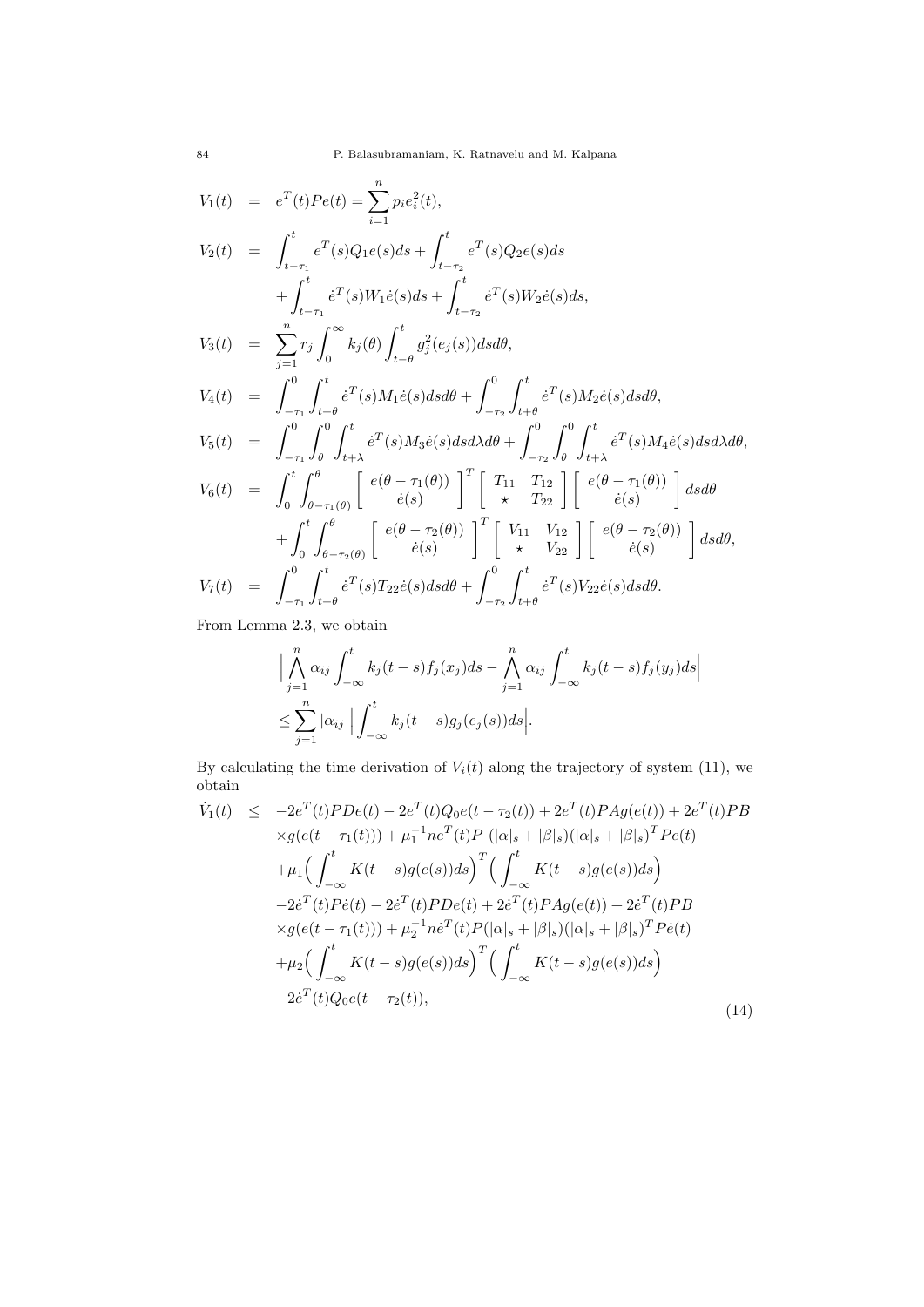$$
\dot{V}_2(t) = e^T(t)Q_1e(t) - e^T(t - \tau_1)Q_1e(t - \tau_1) + e^T(t)Q_2e(t) \n- e^T(t - \tau_2)Q_2e(t - \tau_2) + e^T(t)W_1\dot{e}(t) - e^T(t - \tau_1)W_1\dot{e}(t - \tau_1) \n+ e^T(t)W_2\dot{e}(t) - e^T(t - \tau_2)W_2\dot{e}(t - \tau_2),
$$
\n(15)

$$
\dot{V}_3(t) = g^T(e(t))Rg(e(t)) - \sum_{j=1}^n r_j \left( \int_0^\infty k_j(\theta)g_j(e_j(t-\theta))d\theta \right)^2
$$
  
\n
$$
= g^T(e(t))Rg(e(t)) - \left( \int_{-\infty}^t K(t-s)g(e(s))ds \right)^T R \left( \int_{-\infty}^t K(t-s) \times g(e(s))ds \right), \tag{16}
$$

$$
\dot{V}_4(t) \leq \tau_1 \dot{e}^T(t) M_1 \dot{e}(t) - \frac{1}{\tau_1} e^T(t) M_1 e(t) + \frac{2}{\tau_1} e^T(t) M_1 e(t - \tau_1) \n- \frac{1}{\tau_1} e^T(t - \tau_1) M_1 e(t - \tau_1) + \tau_2 \dot{e}^T(t) M_2 \dot{e}(t) - \frac{1}{\tau_2} e^T(t) M_2 e(t) + \frac{2}{\tau_2} \n\times e^T(t) M_2 e(t - \tau_2) - \frac{1}{\tau_2} e^T(t - \tau_2) M_2 e(t - \tau_2),
$$
\n(17)

$$
\begin{array}{rcl}\n\dot{V}_{5}(t) & \leq & \frac{\tau_{1}^{2}}{2} \, e^{T}(t)M_{3}\dot{e}(t) - 2e^{T}(t)M_{3}\dot{e}(t) + \frac{2}{\tau_{1}} \, e^{T}(t)M_{3} \int_{t-\tau_{1}(t)}^{t} e(s)ds \\
& & + \frac{2}{\tau_{1}} \, e^{T}(t)M_{3} \int_{t-\tau_{1}}^{t-\tau_{1}(t)} e(s)ds + \frac{2}{\tau_{1}} \, \int_{t-\tau_{1}(t)}^{t} e^{T}(s)dsM_{3}\dot{e}(t) \\
& & - \frac{2}{\tau_{1}^{2}} \, \int_{t-\tau_{1}(t)}^{t} e^{T}(s)ds \, M_{3} \int_{t-\tau_{1}(t)}^{t} e(s)ds - \frac{2}{\tau_{1}^{2}} \, \int_{t-\tau_{1}(t)}^{t} e^{T}(s)dsM_{3} \\
& & \times \int_{t-\tau_{1}}^{t-\tau_{1}(t)} e(s)ds + \frac{2}{\tau_{1}} \, \int_{t-\tau_{1}}^{t-\tau_{1}(t)} e^{T}(s)dsM_{3}\dot{e}(t) - \frac{2}{\tau_{1}^{2}} \, \int_{t-\tau_{1}}^{t-\tau_{1}(t)} e^{T}(s)ds \\
& & \times M_{3} \int_{t-\tau_{1}(t)}^{t} e(s)ds - \frac{2}{\tau_{1}^{2}} \, \int_{t-\tau_{1}}^{t-\tau_{1}(t)} e^{T}(s)ds \, M_{3} \int_{t-\tau_{1}}^{t-\tau_{1}(t)} e(s)ds \\
& & + \frac{\tau_{2}^{2}}{2} \, e^{T}(t)M_{4}\dot{e}(t) - 2e^{T}(t)M_{4}\dot{e}(t) + \frac{2}{\tau_{2}} \, e^{T}(t)M_{4} \int_{t-\tau_{2}(t)}^{t} e(s)ds \\
& & + \frac{2}{\tau_{2}} \, e^{T}(t)M_{4} \int_{t-\tau_{2}}^{t-\tau_{2}(t)} e(s)ds + \frac{2}{\tau_{2}} \, \int_{t-\tau_{2}(t)}^{t} e^{T}(s)dsM_{4}\dot{e}(t) \\
& & - \frac{2}{\tau_{2}^{2}} \, \int_{t-\tau
$$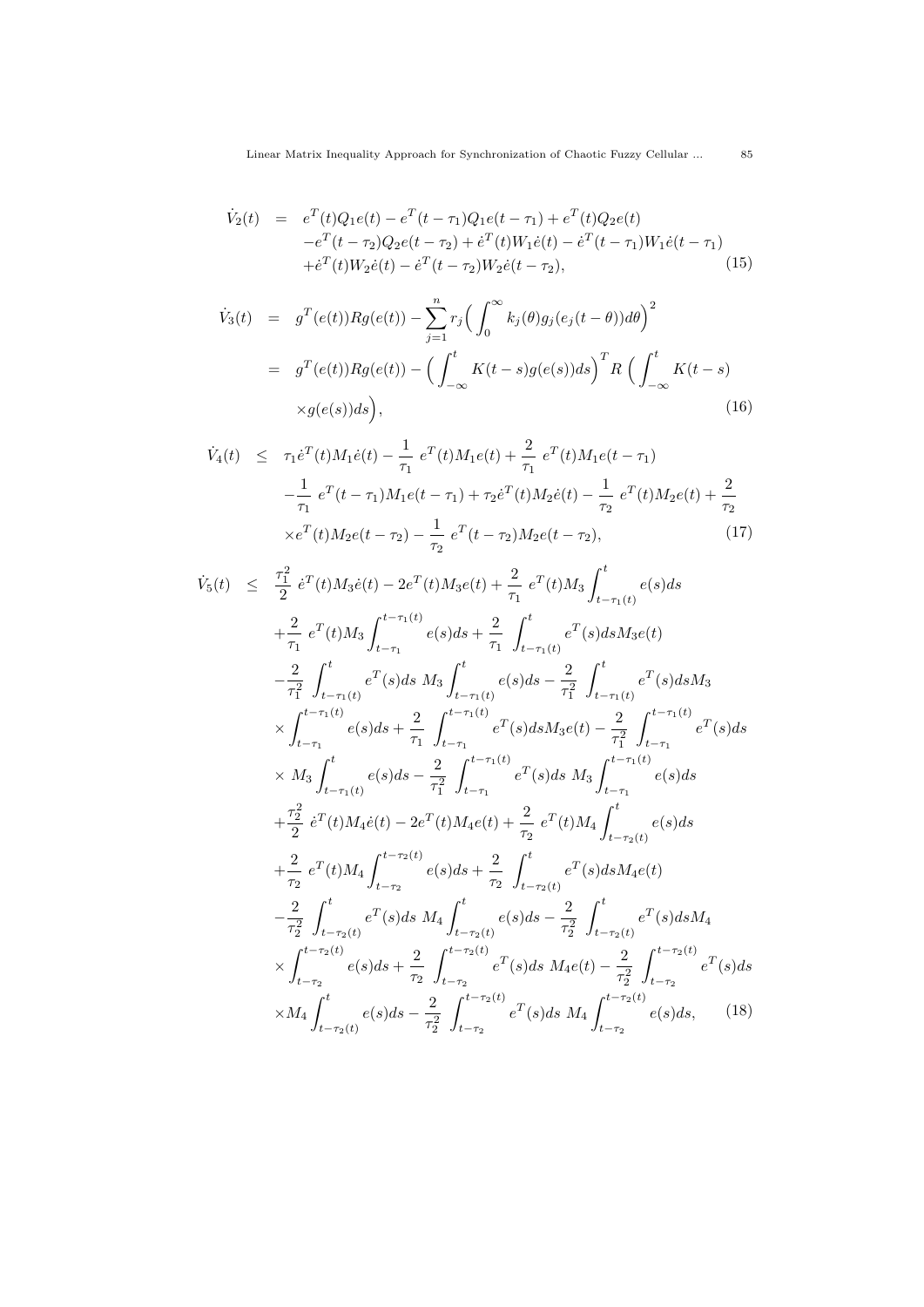$$
\dot{V}_6(t) \leq e^T(t - \tau_1(t)) \Big[ \tau_1 T_{11} - 2T_{12}^T \Big] e(t - \tau_1(t)) + 2e^T(t) T_{12}^T e(t - \tau_1(t)) \n+ \int_{t - \tau_1}^t e^T(s) T_{22} \dot{e}(s) ds + e^T(t - \tau_2(t)) \Big[ \tau_2 V_{11} - 2V_{12}^T \Big] e(t - \tau_2(t)) \n+ 2e^T(t) V_{12}^T e(t - \tau_2(t)) + \int_{t - \tau_2}^t e^T(s) V_{22} \dot{e}(s) ds,
$$
\n(19)

$$
\dot{V}_7(t) = \tau_1 \dot{e}^T(t) T_{22} \dot{e}(t) - \int_{-\tau_1}^0 \dot{e}^T(t+\theta) T_{22} \dot{e}(t+\theta) d\theta + \tau_2 \dot{e}^T(t) V_{22} \dot{e}(t) \n- \int_{-\tau_2}^0 \dot{e}^T(t+\theta) V_{22} \dot{e}(t+\theta) d\theta \n= \tau_1 \dot{e}^T(t) T_{22} \dot{e}(t) - \int_{t-\tau_1}^t \dot{e}^T(s) T_{22} \dot{e}(s) ds \n+ \tau_2 \dot{e}^T(t) V_{22} \dot{e}(t) - \int_{t-\tau_2}^t \dot{e}^T(s) V_{22} \dot{e}(s) ds.
$$
\n(20)

In addition, for any  $n \times n$  diagonal matrices  $U_1 > 0$ ,  $U_2 > 0$ ,  $U_3 > 0$ , the following inequality holds by the methods proposed in [16]:

$$
\left\{ \begin{bmatrix} e(t) \\ g(e(t)) \end{bmatrix}^T \begin{bmatrix} -U_1 \Sigma_1 & U_1 \Sigma_2 \\ \star & -U_1 \end{bmatrix} \begin{bmatrix} e(t) \\ g(e(t)) \end{bmatrix} \right\} + \begin{bmatrix} e(t - \tau_1(t)) \\ g(e(t - \tau_1(t))) \end{bmatrix}^T \begin{bmatrix} -U_2 \Sigma_1 & U_2 \Sigma_2 \\ \star & -U_2 \end{bmatrix} \begin{bmatrix} e(t - \tau_1(t)) \\ g(e(t - \tau_1(t))) \end{bmatrix} + \begin{bmatrix} e(t - \tau_2(t)) \\ g(e(t - \tau_2(t))) \end{bmatrix}^T \begin{bmatrix} -U_3 \Sigma_1 & U_3 \Sigma_2 \\ \star & -U_3 \end{bmatrix} \begin{bmatrix} e(t - \tau_2(t)) \\ g(e(t - \tau_2(t))) \end{bmatrix} \right\} \ge 0.
$$
 (21)

Hence, from  $(13)-(21)$  we have

$$
\dot{V}(t) \leq \xi^T(t) \left[ \Omega_{i,j} + \Gamma_1^T \mu_1^{-1} n \Gamma_1 + \Gamma_2^T \mu_2^{-1} n \Gamma_2 \right] \xi(t)
$$
\n
$$
= \xi^T(t) \Omega \xi(t), \tag{22}
$$

where

$$
\xi(t) = \left[e^{T}(t), e^{T}(t-\tau_{1}), e^{T}(t-\tau_{1}(t)), e^{T}(t-\tau_{2}), e^{T}(t-\tau_{2}(t)), e^{T}(t),\right.\n\dot{e}^{T}(t-\tau_{1}), \dot{e}^{T}(t-\tau_{2}), \int_{t-\tau_{1}(t)}^{t} e^{T}(s)ds, \int_{t-\tau_{1}}^{t-\tau_{1}(t)} e^{T}(s)ds,\n\int_{t-\tau_{2}(t)}^{t} e^{T}(s)ds, \int_{t-\tau_{2}}^{t-\tau_{2}(t)} e^{T}(s)ds, g^{T}(e(t)), g^{T}(e(t-\tau_{1}(t))),\ng^{T}(e(t-\tau_{2}(t))), \int_{-\infty}^{t} K(t-s)g^{T}(e(s))ds\right]^{T},\n\Omega = \Omega_{i,j} + \Gamma_{1}^{T} \mu_{1}^{-1} n \Gamma_{1} + \Gamma_{2}^{T} \mu_{2}^{-1} n \Gamma_{2}.
$$
  
\nBy (12), it yields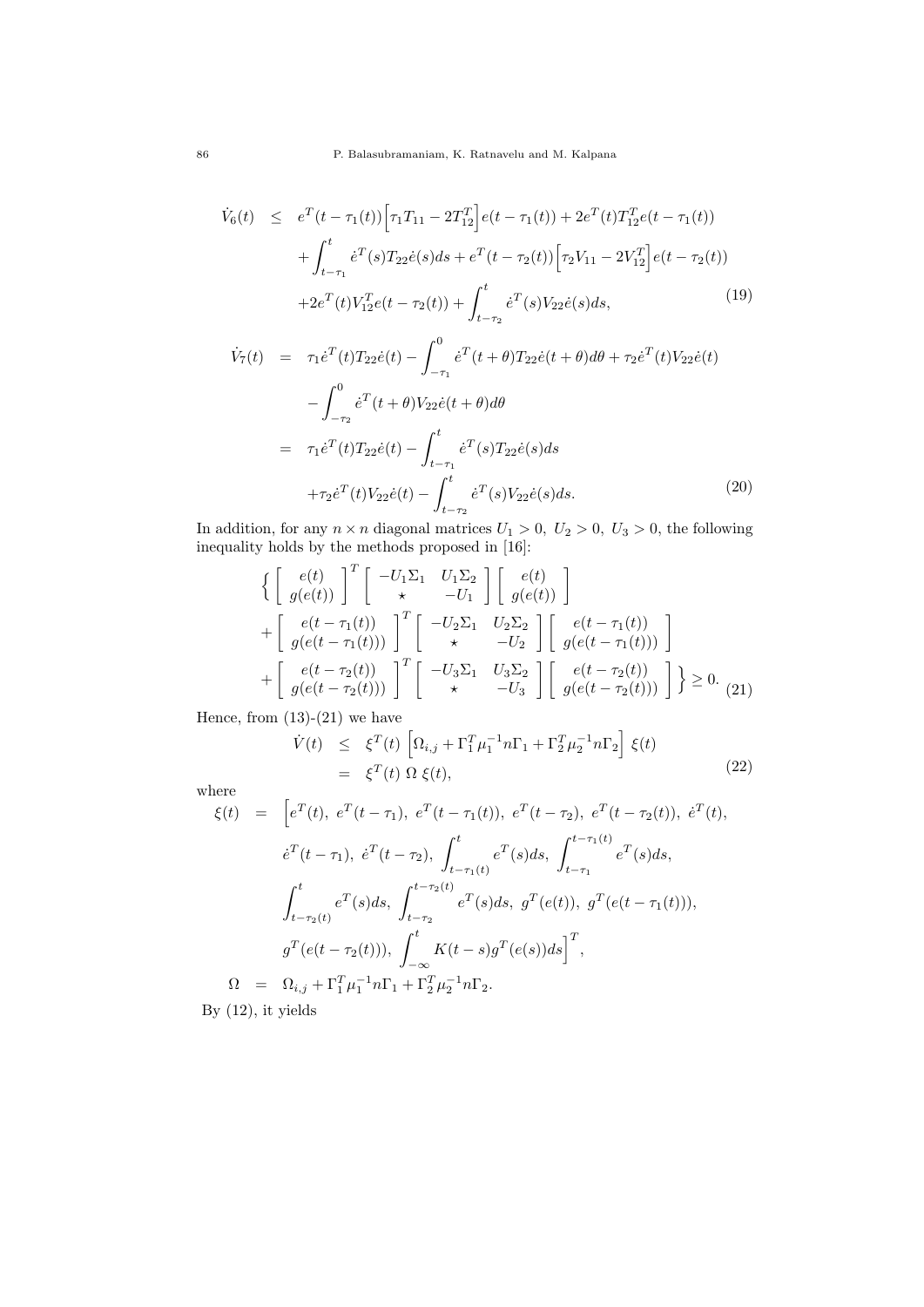$$
\dot{V}(t) \le -\xi^T(t) \ \Omega^\star \ \xi(t), \quad t > 0,
$$

where  $\Omega^* = -\Omega > 0$ . Therefore, we can conclude that the error dynamical system (11) is globally asymptotically stable. As a result, the slave chaotic FCNNs with discrete and unbounded distributed delays (3) is globally synchronized with the master FCNNs  $(2)$ . This completes the proof.

**Remark 3.2.** The motivation for the use of null terms with the introduction of free-weighting matrices, when considering the stability analysis of neural networks has been investigated [27, 28, 29]. In Theorem 3.1, we have introduced the diagonal matrix *P* as free-weighting matrix by using the artifice:  $-\dot{e}(t) + \dot{e}(t) = 0$ . It is worth pointing out that the less free-weighting matrices method is regarded as an effective way to reduce the conservatism of the derived theoretical stability results. Note that the assumptions  $(A_1)$ ,  $(A_2)$  on activation function and time-varying delay in this paper are weaker than those generally used in the literature [8, 30]; namely, the boundedness of the activation function  $f_i$ . Further the differentiability of the time varying delay  $\tau_1(t)$  is not required in this paper.

**Remark 3.3.** In the absence of unbounded distributed delay, the master FCNNs system (2) becomes as follows

$$
\begin{cases}\n\dot{x}_i(t) = -d_i x_i(t) + \sum_{j=1}^n a_{ij} f_j(x_j(t)) + \sum_{j=1}^n b_{ij} f_j(x_j(t - \tau_1(t))) + I_i \\
\quad + \bigwedge_{j=1}^n \alpha_{ij} f_j(x_j(t - \tau_1(t))) + \bigvee_{j=1}^n \beta_{ij} f_j(x_j(t - \tau_1(t))), \ i \in \Lambda, \\
x_i(s) = \phi_i(s), \quad s \in (-\infty, 0].\n\end{cases} \tag{23}
$$

and the corresponding response system of (23) is given by

$$
\begin{cases}\n\dot{y}_i(t) = -d_i y_i(t) + \sum_{j=1}^n a_{ij} f_j(y_j(t)) + \sum_{j=1}^n b_{ij} f_j(y_j(t - \tau_1(t))) + I_i \\
\quad + \bigwedge_{j=1}^n \alpha_{ij} f_j(y_j(t - \tau_1(t))) + \bigvee_{j=1}^n \beta_{ij} f_j(y_j(t - \tau_1(t))) + u_i(t), \ i \in \Lambda, \\
y_i(s) = \varphi_i(s), \quad s \in (-\infty, 0],\n\end{cases} (24)
$$

where  $\phi_i(\cdot)$ ,  $\varphi_i(\cdot)$ ,  $d_i$ ,  $a_{ij}$ ,  $b_{ij}$ ,  $\alpha_{ij}$ ,  $\beta_{ij}$ ,  $I_i$ ,  $f_j$  and  $u_i(t)$  described in (23) and (24) are the same as (2) and (3), respectively.

Let  $e(t) = (e_1(t), e_2(t), ..., e_n(t)) := x(t) - y(t)$  be the error state. Then, the error dynamical system between  $(23)$  and  $(24)$  is given by

$$
\begin{cases}\n\dot{e}_i(t) = -d_i e_i(t) + \sum_{j=1}^n a_{ij} g_j(e_j(t)) + \sum_{j=1}^n b_{ij} g_j(e_j(t - \tau_1(t))) \\
+ \Lambda_{j=1}^n \alpha_{ij} f_j(x_j(t - \tau_1(t))) - \Lambda_{j=1}^n \alpha_{ij} f_j(y_j(t - \tau_1(t))) + \Lambda_{j=1}^n \beta_{ij} \\
\times f_j(x_j(t - \tau_1(t))) - \Lambda_{j=1}^n \beta_{ij} f_j(y_j(t - \tau_1(t))) - h_{ij} e_i(t - \tau_2(t)), \quad i \in \Lambda, \\
e_i(s) = \phi_i(s) - \varphi_i(s) = \psi_i(s), \quad s \in (-\infty, 0],\n\end{cases} (25)
$$

where  $g_i(e_i(\cdot)) = f_i(x_i(\cdot)) - f_i(y_i(\cdot)), \ j \in \Lambda$ .

Moreover, the following Corollary 3.4 is a special case of Theorem 3.1.

**Corollary 3.4.** *Assume that assumptions*  $(A_1) - (A_2)$  *hold. The error dynamical system (25) is globally asymptotically stable, if there exist*  $n \times n$  positive di*agonal matrices P, U*1*, U*2*, U*3*, some n × n positive definite symmetric matrices*  $Q_0$ *,*  $Q_1$ *,*  $Q_2$ *,*  $W_1$ *,*  $W_2$ *,*  $M_1$ *,*  $M_2$ *,*  $M_3$ *,*  $M_4$ *, a positive scalar*  $\mu$ *,* and the  $2n \times 2n$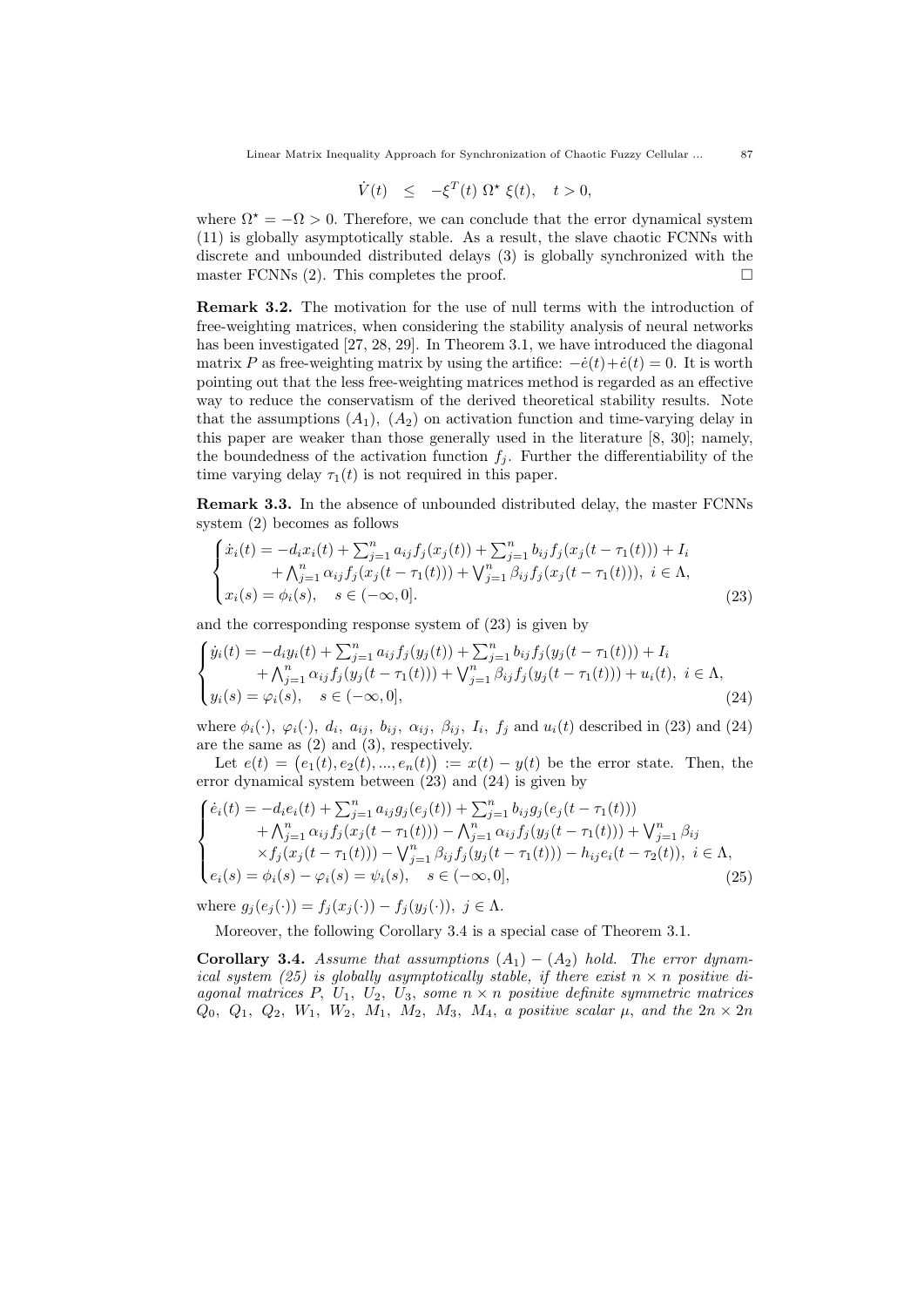$matrices \begin{pmatrix} T_{11} & T_{12} \\ \star & T_{22} \end{pmatrix} > 0,$  $\begin{pmatrix} V_{11} & V_{12} \\ * & V_{22} \end{pmatrix} > 0$ , such that the following LMI has *feasible solution:*

$$
\Omega = \left[ \begin{array}{cc} \Omega_{i,j} & \Gamma^T \\ \star & -\mu n^{-1} I \end{array} \right] < 0,\tag{26}
$$

*where i, j* = 1*,* 2*, ...,* 15 *with*

$$
\Omega_{1,1} = -2PD + P + Q_1 + Q_2 - \frac{1}{\tau_1} M_1 - \frac{1}{\tau_2} M_2 - 2M_3 - 2M_4 - U_1 \Sigma_1,
$$
  
\n
$$
\Omega_{1,2} = \frac{1}{\tau_1} M_1, \Omega_{1,3} = T_{1,2}^T, \Omega_{1,4} = \frac{1}{\tau_2} M_2, \Omega_{1,5} = -Q_0 + V_{1,2}^T, \Omega_{1,6} = -D^T P,
$$
  
\n
$$
\Omega_{1,9} = \frac{2}{\tau_1} M_3, \ \Omega_{1,10} = \frac{2}{\tau_1} M_3, \ \Omega_{1,11} = \frac{2}{\tau_2} M_4, \ \Omega_{1,12} = \frac{2}{\tau_2} M_4,
$$
  
\n
$$
\Omega_{1,13} = P A + U_1 \Sigma_2, \ \Omega_{1,14} = P B, \ \Omega_{2,2} = -Q_1 - \frac{1}{\tau_1} M_1,
$$
  
\n
$$
\Omega_{3,3} = \tau_1 T_{11} - 2T_{12}^T - U_2 \Sigma_1, \ \Omega_{3,14} = U_2 \Sigma_2, \ \Omega_{4,4} = -Q_2 - \frac{1}{\tau_2} M_2,
$$
  
\n
$$
\Omega_{5,5} = \tau_2 V_{11} - 2V_{12}^T - U_3 \Sigma_1, \ \Omega_{5,6} = -Q_0^T, \ \Omega_{5,15} = U_3 \Sigma_2,
$$
  
\n
$$
\Omega_{6,6} = -2P + W_1 + W_2 + \tau_1 M_1 + \tau_2 M_2 + \frac{\tau_1^2}{2} M_3 + \frac{\tau_2^2}{2} M_4 + \tau_1 T_{22} + \tau_2 V_{22},
$$
  
\n
$$
\Omega_{6,13} = P A, \ \Omega_{6,14} = P B, \ \Omega_{7,7} = -W_1, \ \Omega_{8,8} = -W_2, \ \Omega_{9,9} = -\frac{2}{\tau_1^2} M_3,
$$
  
\n
$$
\Omega_{9,10} = -\frac{2}{\tau_1^2} M_3, \ \Omega_{10,10} = -\frac{
$$

*Moreover, the controller gain matrix*  $H = P^{-1}Q_0$ .

*Proof.* Consider the following Lyapunov-Krasovskii functional

$$
V(t) = \sum_{i=1}^{6} V_i(t),
$$
\n(27)

where

$$
V_1(t) = e^T(t)Pe(t)
$$
  
\n
$$
V_2(t) = \int_{t-\tau_1}^t e^T(s)Q_1e(s)ds + \int_{t-\tau_2}^t e^T(s)Q_2e(s)ds
$$
  
\n
$$
+ \int_{t-\tau_1}^t e^T(s)W_1\dot{e}(s)ds + \int_{t-\tau_2}^t e^T(s)W_2\dot{e}(s)ds,
$$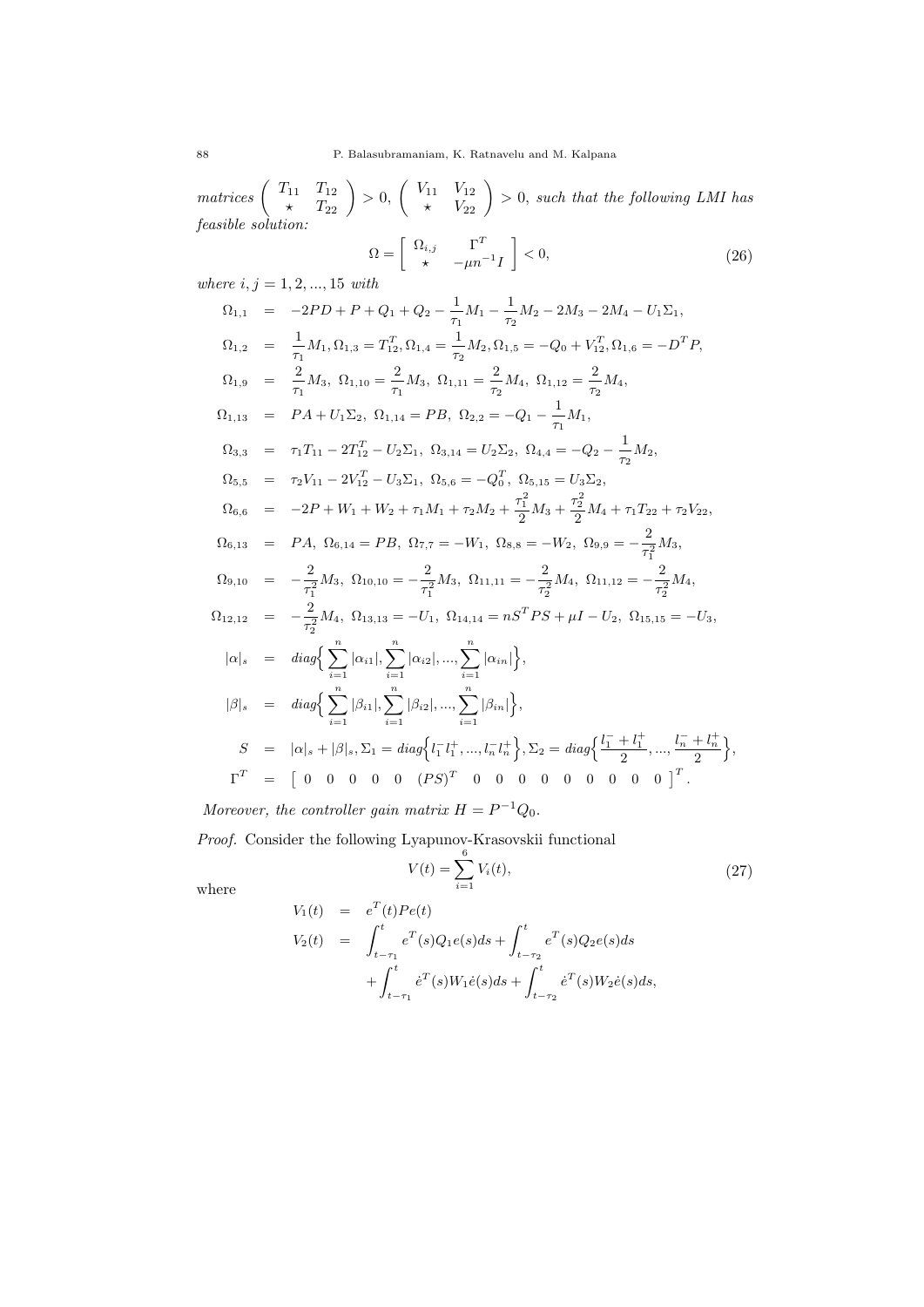$$
V_{3}(t) = \int_{-\tau_{1}}^{0} \int_{t+\theta}^{t} \dot{e}^{T}(s)M_{1}\dot{e}(s)dsd\theta + \int_{-\tau_{2}}^{0} \int_{t+\theta}^{t} \dot{e}^{T}(s)M_{2}\dot{e}(s)dsd\theta,
$$
  
\n
$$
V_{4}(t) = \int_{-\tau_{1}}^{0} \int_{\theta}^{0} \int_{t+\lambda}^{t} \dot{e}^{T}(s)M_{3}\dot{e}(s)dsd\lambda d\theta + \int_{-\tau_{2}}^{0} \int_{\theta}^{0} \int_{t+\lambda}^{t} \dot{e}^{T}(s)M_{4}\dot{e}(s)dsd\lambda d\theta,
$$
  
\n
$$
V_{5}(t) = \int_{0}^{t} \int_{\theta-\tau_{1}(\theta)}^{\theta} \left[ \begin{array}{c} e(\theta-\tau_{1}(\theta)) \\ \dot{e}(s) \end{array} \right]^{T} \left[ \begin{array}{cc} T_{11} & T_{12} \\ \star & T_{22} \end{array} \right] \left[ \begin{array}{c} e(\theta-\tau_{1}(\theta)) \\ \dot{e}(s) \end{array} \right] dsd\theta
$$
  
\n
$$
+ \int_{0}^{t} \int_{\theta-\tau_{2}(\theta)}^{\theta} \left[ \begin{array}{c} e(\theta-\tau_{2}(\theta)) \\ \dot{e}(s) \end{array} \right]^{T} \left[ \begin{array}{c} V_{11} & V_{12} \\ \star & V_{22} \end{array} \right] \left[ \begin{array}{c} e(\theta-\tau_{2}(\theta)) \\ \dot{e}(s) \end{array} \right] dsd\theta,
$$
  
\n
$$
V_{6}(t) = \int_{-\tau_{1}}^{0} \int_{t+\theta}^{t} \dot{e}^{T}(s)T_{22}\dot{e}(s)dsd\theta + \int_{-\tau_{2}}^{0} \int_{t+\theta}^{t} \dot{e}^{T}(s)V_{22}\dot{e}(s)dsd\theta.
$$

By calculating the time derivation of  $V_i(t)$  along the trajectory of system (25), we obtain

$$
\dot{V}_{1}(t) \leq 2e^{T}(t)P\Big[-De(t) - He(t-\tau_{2}(t)) + Ag(e(t)) + Bg(e(t-\tau_{1}(t)))\Big] \n+2|e(t)|^{T}P(|\alpha|+|\beta|) |g(e(t-\tau_{1}(t)))| \n\leq -2e^{T}(t)PDe(t) - 2e^{T}(t)Q_{0}e(t-\tau_{2}(t)) + 2e^{T}(t)PAg(e(t)) + 2e^{T}(t)PB \n\times g(e(t-\tau_{1}(t))) + e^{T}(t)Pe(t) + g^{T}(e(t-\tau_{1}(t))) (|\alpha|+|\beta|)^{T} P \n\times(|\alpha|+|\beta|) g(e(t-\tau_{1}(t))) + 2e^{T}(t)P\Big[-\dot{e}(t) + \dot{e}(t)\Big] \n\leq -2e^{T}(t)PDe(t) - 2e^{T}(t)Q_{0}e(t-\tau_{2}(t)) + 2e^{T}(t)PAg(e(t)) \n+2e^{T}(t)PBg(e(t-\tau_{1}(t))) + e^{T}(t)Pe(t) + ng^{T}(e(t-\tau_{1}(t))) (|\alpha|_{s}+|\beta|_{s})^{T} \n\times P (|\alpha|_{s}+|\beta|_{s}) g(e(t-\tau_{1}(t))) - 2e^{T}(t)Pe(t) - 2e^{T}(t)PDe(t) \n-2e^{T}(t)Q_{0}e(t-\tau_{2}(t)) + 2e^{T}(t)PAg(e(t)) + 2e^{T}(t)PBg(e(t-\tau_{1}(t))) \n\t+ \mu^{-1}ne^{T}(t)P(|\alpha|_{s}+|\beta|_{s})(|\alpha|_{s}+|\beta|_{s})^{T}Pe(t) \n+ \mu(g(e(t-\tau_{1}(t)))\Big)^{T}(g(e(t-\tau_{1}(t))))).
$$
\n(28)

The proof of this remaining Corollary 3.4 is immediately follows from Theorem  $3.1.$ 

**Remark 3.5.** LMI approach is used in Theorem 3.1 and Corollary 3.4. When the size of LMI is increased, the feasible solution of the LMI can be easily obtained by using the effective interior point algorithms in convex optimization technique and the LMI toolbox in MATLAB, however the computational time get increased.

# 4. **Illustrative Examples**

**Example 4.1.** Consider the drive chaotic FCNNs system

$$
\begin{cases}\n\dot{x}_i(t) = -d_i x_i(t) + \sum_{j=1}^n a_{ij} f_j(x_j(t)) + \sum_{j=1}^n b_{ij} f_j(x_j(t - \tau_1(t))) + I_i + \bigwedge_{j=1}^n \alpha_{ij} \\
\times \int_{-\infty}^t k_j(t - s) f_j(x_j(s)) ds + \bigvee_{j=1}^n \beta_{ij} \int_{-\infty}^t k_j(t - s) f_j(x_j(s)) ds, \quad i \in \Lambda, \\
x_i(s) = \phi_i(s), \quad s \in (-\infty, 0],\n\end{cases}
$$
\n(29)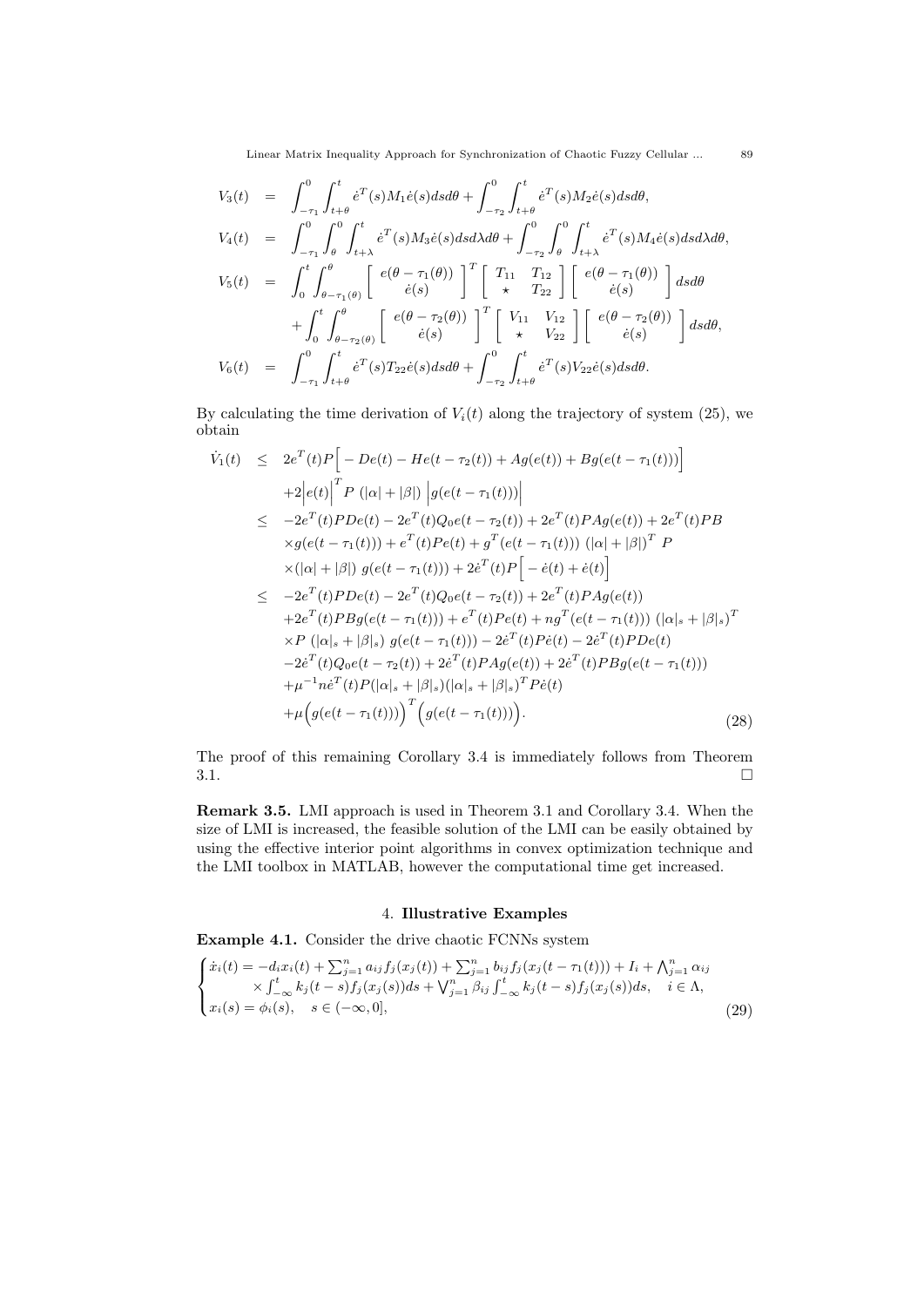with parameters defined as

$$
\phi(s) = (1, -1, -0.5)^T, \ s \in (-\infty, 0], \ f_j(x_j) = \frac{1}{2} (|x_j + 1| - |x_j - 1|), \ j = 1, 2, 3,
$$
  
\n
$$
I_i = 0.02, \ i = 1, 2, 3, \quad \tau_1(t) = 0.07 |\sin(t)|,
$$
  
\n
$$
A = \begin{bmatrix} 4.3 & -7.5 & -1.5 \\ -3 & 1.2 & -4.7 \\ -3.2 & 4.6 & -2.1 \end{bmatrix}, \ B = \begin{bmatrix} 2.23 & -3.2 & -3.21 \\ -3.1 & 1.3 & -4.37 \\ -3.2 & 4.3 & 0.9 \end{bmatrix},
$$
  
\n
$$
D = \begin{bmatrix} 3 & 0 & 0 \\ 0 & 2 & 0 \\ 0 & 0 & 2 \end{bmatrix}, \ \alpha = \begin{bmatrix} 0.9 & -0.9 & 0.9 \\ 0.9 & 0.9 & -0.9 \\ -0.9 & 0.9 & 0.9 \end{bmatrix},
$$
  
\n
$$
\beta = \begin{bmatrix} 0.9 & 0.9 & -0.9 \\ 0.9 & -0.9 & 0.9 \\ -0.9 & 0.9 & 0.9 \end{bmatrix}.
$$

The corresponding response system is designed as

$$
\begin{cases}\n\dot{y}_i(t) = -d_i y_i(t) + \sum_{j=1}^n a_{ij} f_j(y_j(t)) + \sum_{j=1}^n b_{ij} f_j(y_j(t - \tau_1(t))) + I_i \\
+ \Lambda_{j=1}^n \alpha_{ij} \int_{-\infty}^t k_j(t - s) f_j(y_j(s)) ds \\
+ \bigvee_{j=1}^n \beta_{ij} \int_{-\infty}^t k_j(t - s) f_j(y_j(s)) ds + u_i(t), \quad i \in \Lambda, \\
y_i(s) = \varphi_i(s), \quad s \in (-\infty, 0],\n\end{cases} \tag{30}
$$

where  $u$  is given by  $(10)$  and the initial condition is

$$
\varphi(s) = (0.5, -0.7, -1)^T, \quad s \in (-\infty, 0].
$$

Moreover, the sampling period is taken as  $\tau_2 = 0.03$ . By using the Matlab LMI toolbox to solve the LMI (12) in Theorem 3.1, it can be found that the LMI is feasible. Consequently, the controller gain matrix *H* is designed as follows:

$$
H = P^{-1}Q_0 = \begin{bmatrix} 0.1996 & -0.0567 & 0.1983 \\ -0.0502 & 0.1075 & -0.1013 \\ 0.2500 & -0.1443 & 0.3667 \end{bmatrix}.
$$
 (31)

By Theorem 3.1, systems (29) and (30) are asymptotically synchronized. The simulation results are illustrated in the Figures 4-7, in which the controller designed in (31) is applied.

**Remark 4.2.** The simulation results can be described as follows. Figures 2-3 describe the chaotic behavior in phase space of the drive system (29) and the response system (30) with control input (31), respectively. Figures 4-7 show that the state trajectories and error trajectories of the drive system (29) and the response system (30) with control input (31) to be asymptotically synchronized. Figures 8-11 provide the state trajectories and the error trajectories between the drive system (29) and the response system (30) without control input. One may observe that the drive system (29) and the response system (30) without control input cannot be synchronized. Figure 12 exhibits the response curve of control input  $u(t)$ . The numerical simulations clearly verify the effectiveness of the developed sampleddata control approach to the synchronization of chaotic FCNNs with discrete and unbounded distributed delays.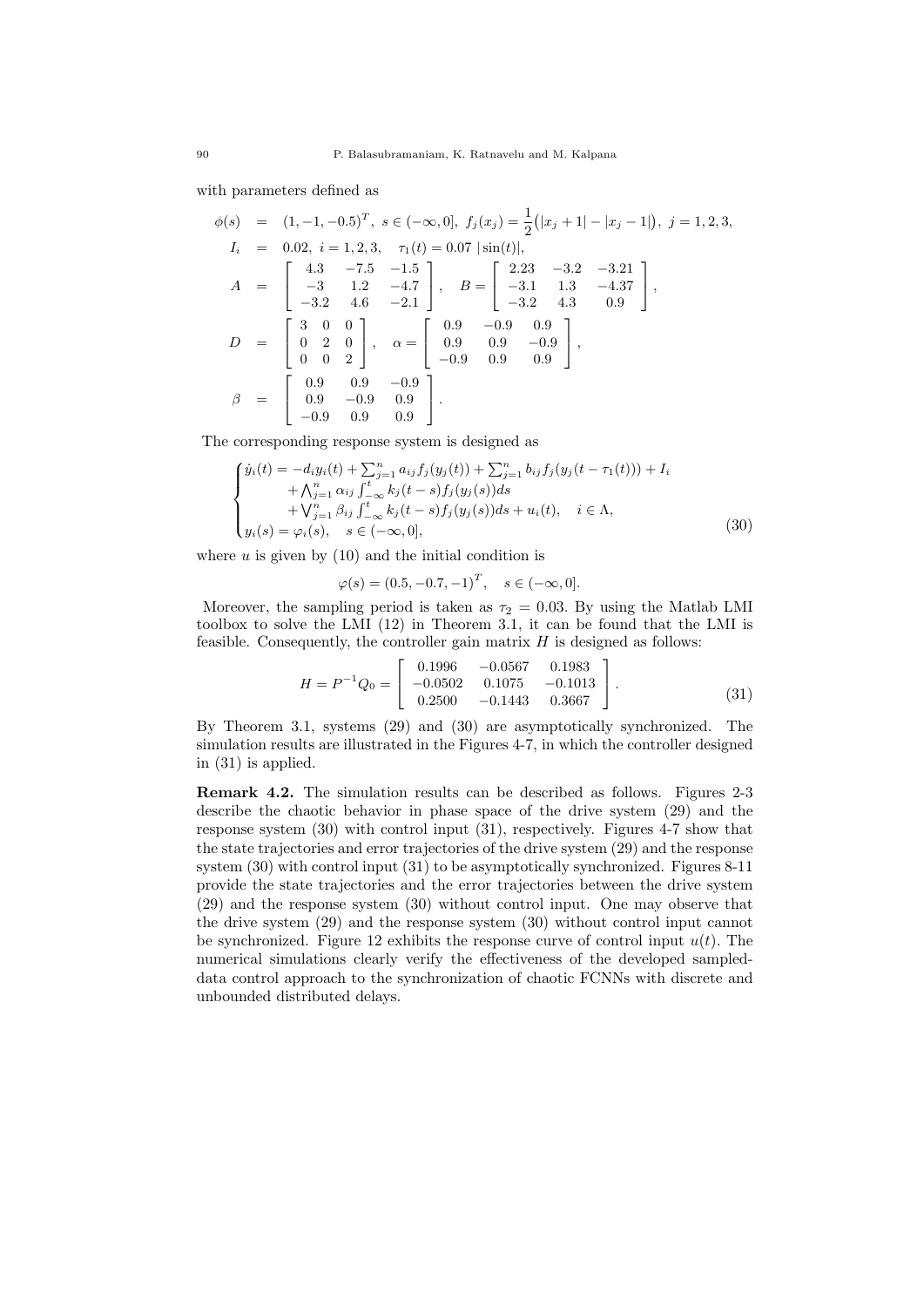

Figure 2. Chaotic Attractor of Drive System (29)



Figure 3. Chaotic Attractor of Response System (30) with Control Input (31)



FIGURE 4. State Trajectories of Drive System  $(29)$  with State  $x_1(t)$  and Response System (30) with State *y*1(*t*) Through Control Input (31), when  $\tau_2=0.03$ 

**Example 4.3.** [3] Consider the drive chaotic FCNNs system

$$
\begin{cases}\n\dot{x}_i(t) = -d_i x_i(t) + \sum_{j=1}^n a_{ij} f_j(x_j(t)) + \sum_{j=1}^n b_{ij} f_j(x_j(t - \tau_1(t))) + I_i + \bigwedge_{j=1}^n \alpha_{ij} \\
\times \int_{-\infty}^t k_j(t - s) f_j(x_j(s)) ds + \bigvee_{j=1}^n \beta_{ij} \int_{-\infty}^t k_j(t - s) f_j(x_j(s)) ds, \quad i \in \Lambda, \\
x_i(s) = \phi_i(s), \quad s \in (-\infty, 0],\n\end{cases} \tag{32}
$$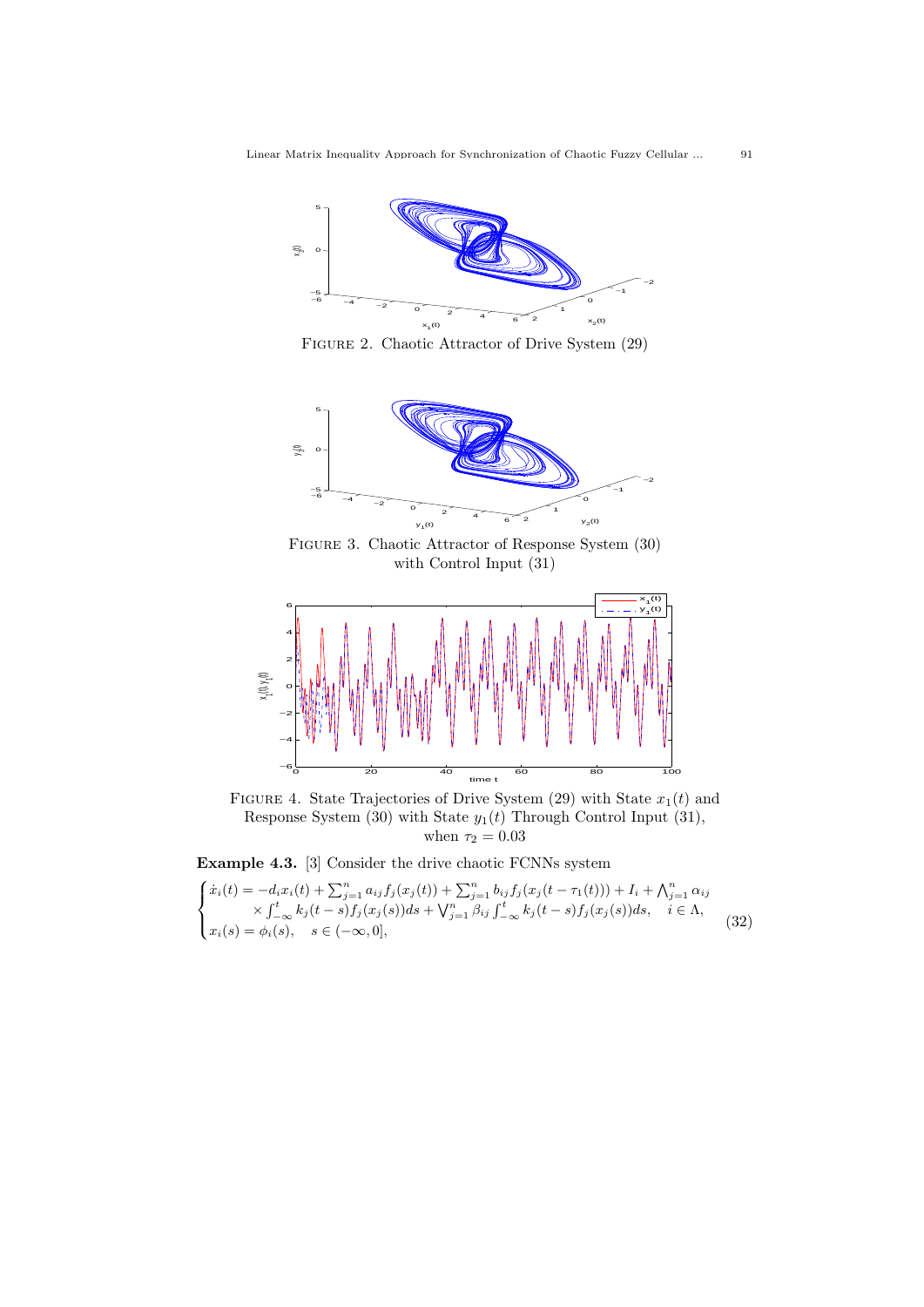

FIGURE 5. State Trajectories of Drive System  $(29)$  with State  $x_2(t)$  and Response System (30) with State  $y_2(t)$  Through Control Input (31), when  $\tau_2 = 0.03$ 



FIGURE 6. State Trajectories of Drive System  $(29)$  with State  $x_3(t)$  and Response System (30) with State *y*3(*t*) Through Control Input (31), when  $\tau_2 = 0.03$ 



Figure 7. Convergence Dynamics of Errors Between Drive System (29) and Response System (30) with Control Input (31), when  $\tau_2 = 0.03$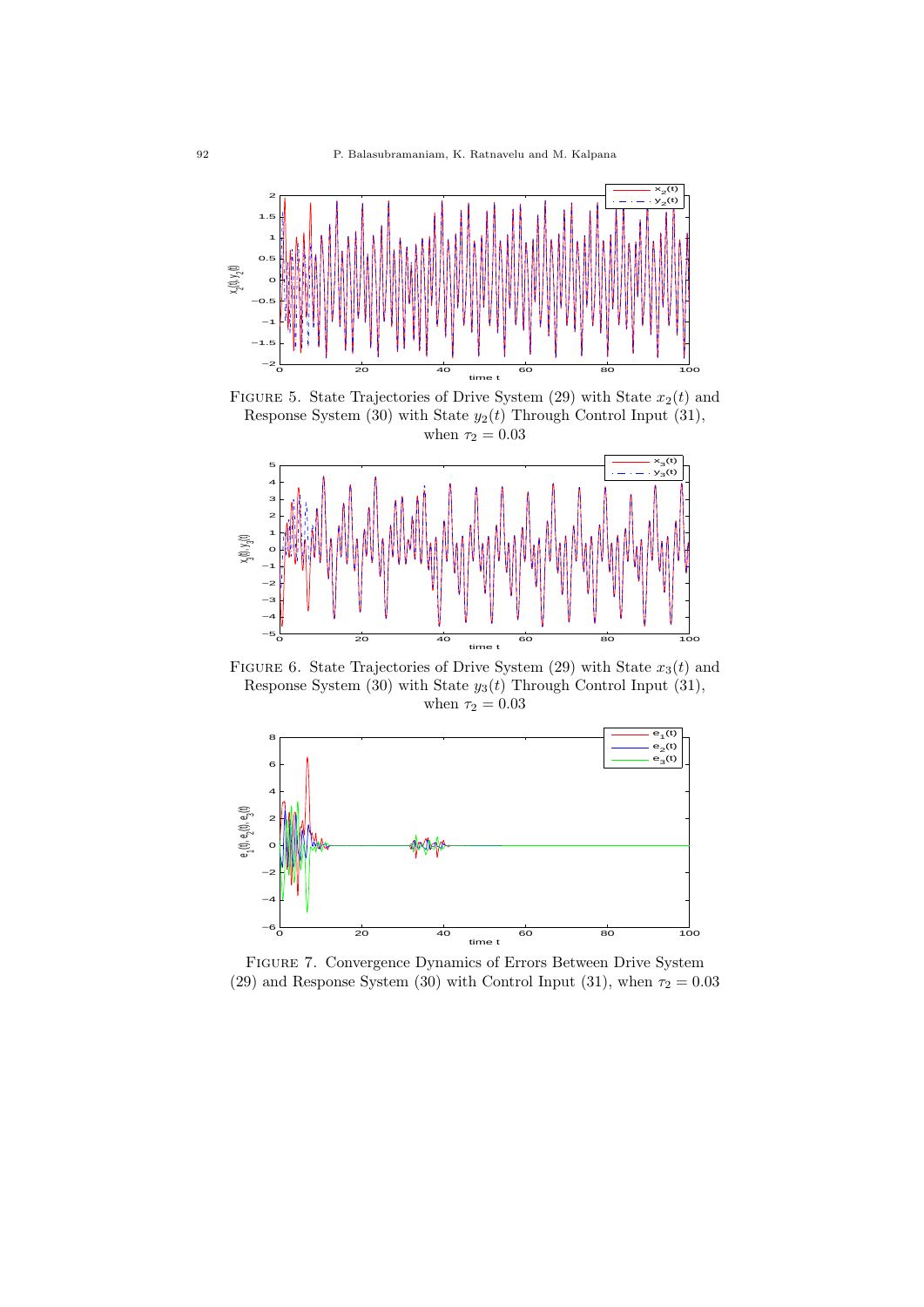

FIGURE 8. State Trajectories of Drive System  $(29)$  with State  $x_1(t)$  and Response System  $(30)$  with State  $y_1(t)$  without Control Input, when  $\tau_2 = 0.03$ 



FIGURE 9. State Trajectories of Drive System  $(29)$  with State  $x_2(t)$  and Response System (30) with State *y*2(*t*) without Control Input, when  $\tau_2 = 0.03$ 



FIGURE 10. State Trajectories of Drive System (29) with State  $x_3(t)$ and Response System (30) with State *y*3(*t*) without Control Input, when  $\tau_2 = 0.03$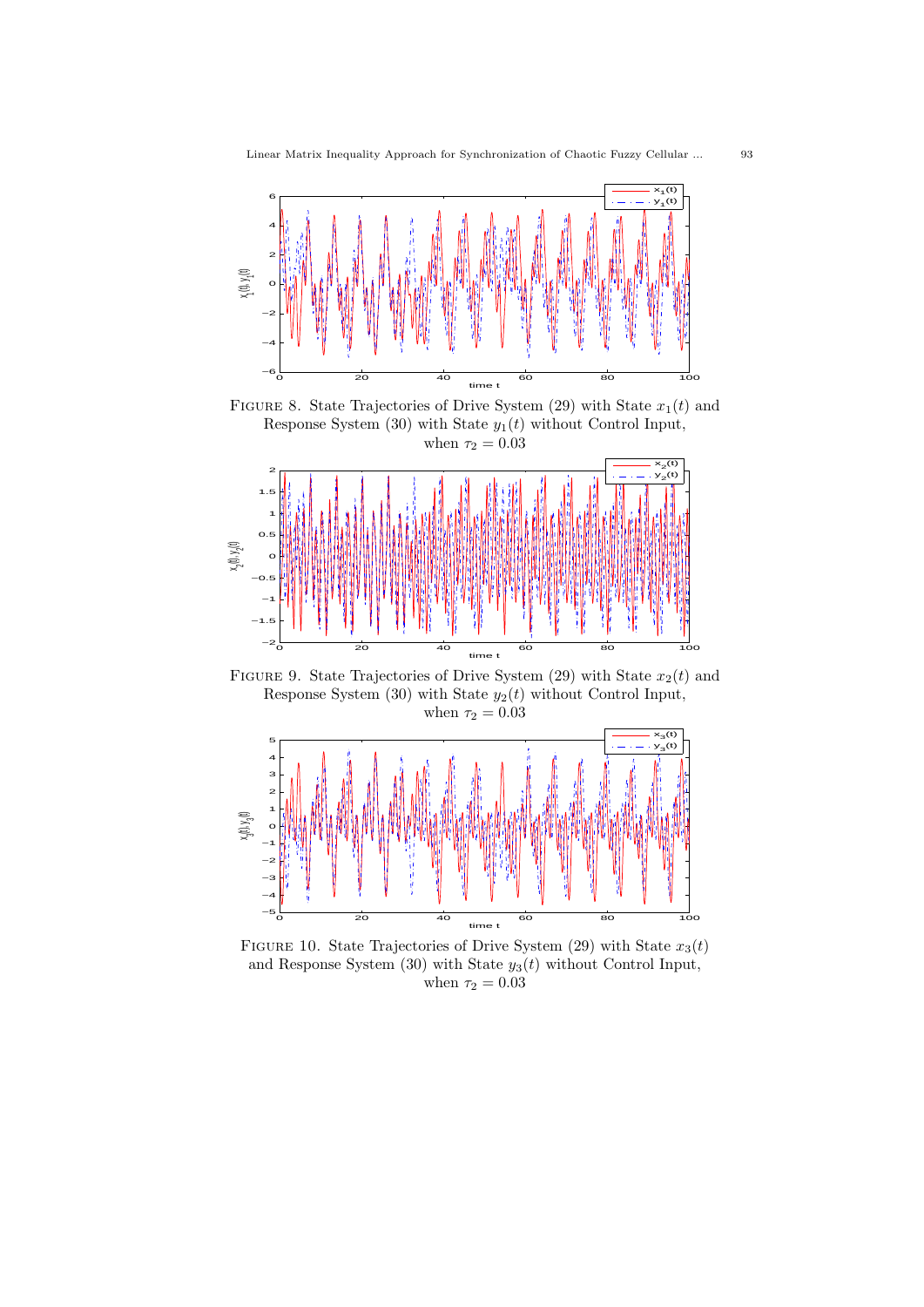

Figure 11. Convergence Dynamics of Errors Between Drive System (29) and Response System (30) without Control Input, when  $\tau_2 = 0.03$ 



FIGURE 12. The Response Curve of Control Input  $u(t)$ , when  $\tau_2 = 0.03$ 

with parameters defined as

$$
\phi(s) = (1, -1, -0.5)^T, \ s \in (-\infty, 0], \ f_j(x_j) = \frac{1}{2}(|x_j + 1| - |x_j - 1|), \ j = 1, 2, 3,
$$
  
\n
$$
I_i = 0, \ i = 1, 2, 3, \quad \tau_1(t) = 0.04 \ |\sin(t)|,
$$
  
\n
$$
A = \begin{bmatrix} 1.25 & -3.21 & -3.2 \\ -3.2 & 1.1 & -4.4 \\ -3.2 & 4.4 & 1 \end{bmatrix}, \quad B = \begin{bmatrix} 4.3 & -7.5 & -3 \\ -3 & 1.2 & -5 \\ -3.2 & 4.5 & -2.3 \end{bmatrix},
$$
  
\n
$$
D = \begin{bmatrix} 1 & 0 & 0 \\ 0 & 1 & 0 \\ 0 & 0 & 1 \end{bmatrix}, \quad \alpha = \beta = \begin{bmatrix} -1/32 & -1/32 & 1/32 \\ -1/32 & -1/32 & 1/32 \\ -1/32 & -1/32 & 1/32 \end{bmatrix}.
$$

The corresponding response system is designed as

$$
\begin{cases}\n\dot{y}_i(t) = -d_i y_i(t) + \sum_{j=1}^n a_{ij} f_j(y_j(t)) + \sum_{j=1}^n b_{ij} f_j(y_j(t - \tau_1(t))) + I_i \\
\quad + \bigwedge_{j=1}^n \alpha_{ij} \int_{-\infty}^t k_j(t - s) f_j(y_j(s)) ds \\
\quad + \bigvee_{j=1}^n \beta_{ij} \int_{-\infty}^t k_j(t - s) f_j(y_j(s)) ds + u_i(t), \quad i \in \Lambda, \\
y_i(s) = \varphi_i(s), \quad s \in (-\infty, 0],\n\end{cases} \tag{33}
$$

where  $u$  is given by  $(10)$  and the initial condition is

$$
\varphi(s) = (0.5, -0.7, -1)^T, \quad s \in (-\infty, 0].
$$

Moreover, the sampling period is taken as  $\tau_2 = 0.03$ . By using the Matlab LMI toolbox to solve the LMI (12) in Theorem 3.1, it can be found that the LMI is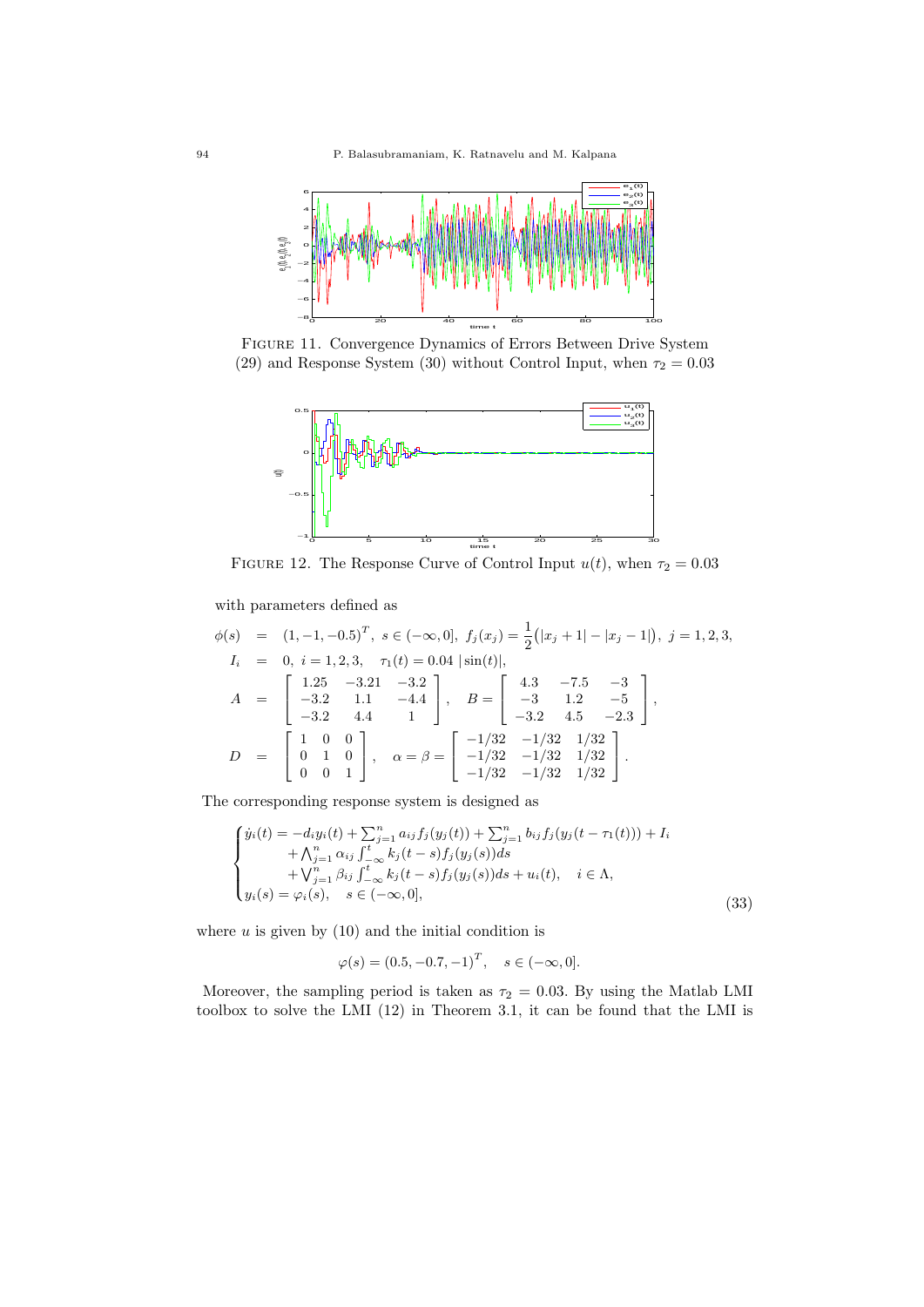feasible. Consequently, the controller gain matrix *H* is designed as follows:

$$
H = P^{-1}Q_0 = \begin{bmatrix} 0.4592 & -0.0205 & 0.1853 \\ -0.0145 & 0.4107 & -0.1235 \\ 0.1805 & -0.1701 & 0.6363 \end{bmatrix}.
$$
\n(34)

By Theorem 3.1, systems (32) and (33) are asymptotically synchronized. The simulation results are illustrated in the Figure 13, in which the controller designed in (34) is applied.

|                  | Maximum allowable upper bound (MAUB) |
|------------------|--------------------------------------|
| Theorem $1 \, 3$ | $\tau = 0.0534$                      |
| Theorem 3.1      | $\tau_1 = 0.0772$                    |

0 50 100 0 5 10 15 20  $\frac{1}{50}$ <br>time  $x_1(t), y_1(t)$  $x_1(t)$  $y_1(t)$ 0 50 100 −4 −2 0 2 4 6  $\frac{50}{1}$  $\times$  $z^{(t), y}$ 2(t)  $x_2(t)$  $y_2(t)$ 0 50 100 −15 L<br>0 −10 −5 0 5  $x_3(t), y_3(t)$  $x_3(t)$  $y_3(t)$ 0 50 100 −10 −5 0 5 10 15 e $\hat{\mathbf{t}}$  $e^{(t)}$  $\widehat{\epsilon}^2$  $e_1(t)$  $e_2(t)$  $e_3(t)$ 

TABLE 1. The MAUB  $\tau_1$  of Example 4.3

Figure 13. [3] State Trajectories and Error Trajectories of Drive System (32) and Response System (33) with Control Input (34), when  $\tau_2 = 0.03$ 

**Remark 4.4.** The simulation results for comparison of [3] can be described as follows. Figure 13 shows that the state trajectories and error trajectories of the drive system (32) and the response system (33) with control input (34) to be asymptotically synchronized. Figure 14 provides the state trajectories and the error trajectories between the drive system (32) and the response system (33) without control input. One may observe that the drive system (32) and the response system (33) without control input cannot be synchronized.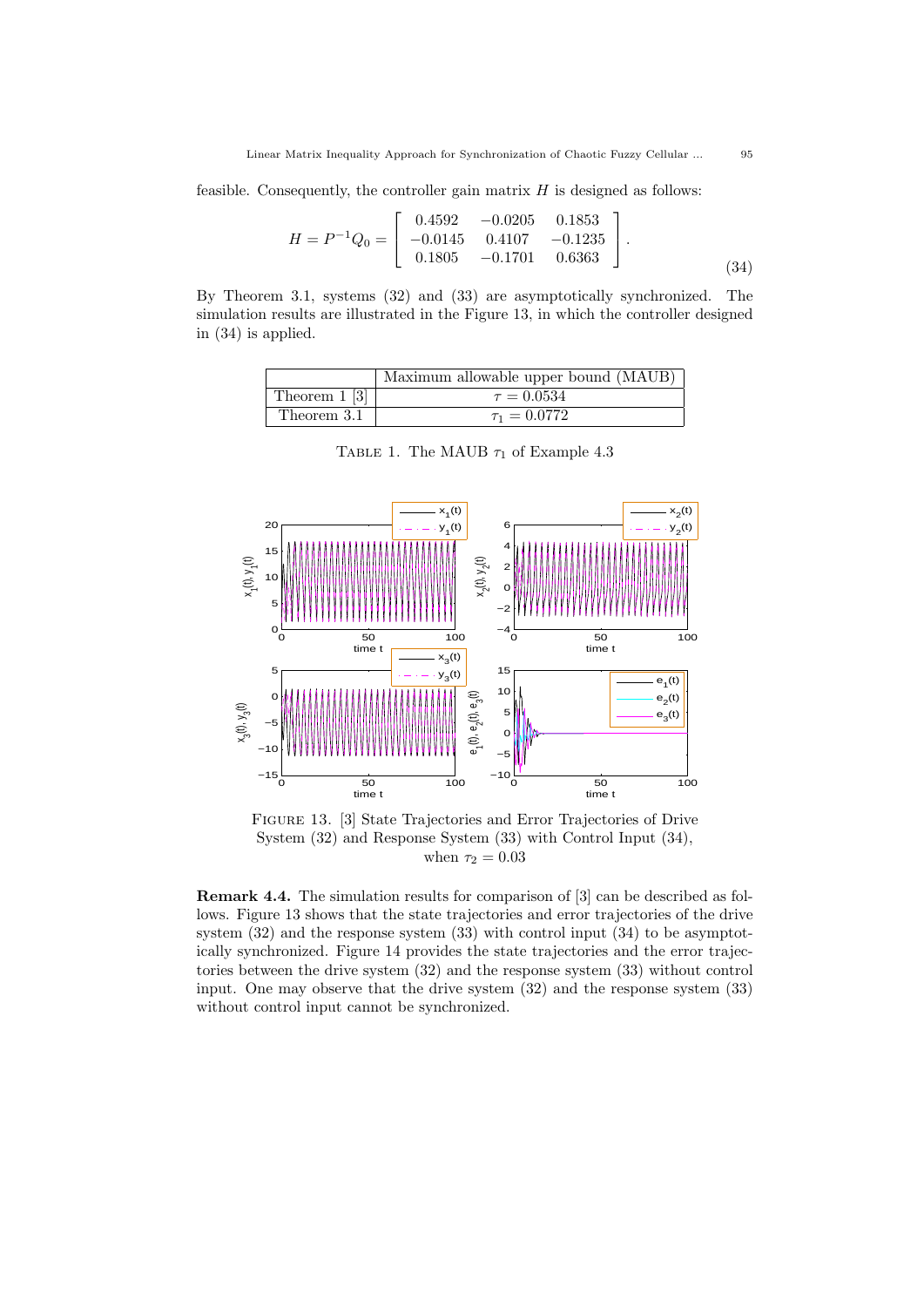

Figure 14. [3] State Trajectories and Error Trajectories of Drive System (32) and Response System (33) without Control Input, when  $\tau_2 = 0.03$ 

### 5. **Conclusions**

In this paper, synchronization of chaotic FCNNs with discrete and unbounded distributed delays have been considered. Based on the sampled-data control techniques, Lyapunov stability theory and LMI approach, sufficient conditions have been developed to guarantee synchronization of coupled FCNNs. Moreover, the result is novel for synchronization of chaotic FCNNs with discrete and unbounded distributed delays based on the sampled-data control rather than existing literatures [3, 12, 13, 24, 34, 35]. Further, in the absence of unbounded distributed delay the results have been derived by employing a Lyapunov-Krasovskii functional and using the LMI approach based on the sampled-data control. The effectiveness of the proposed results and comparison have been demonstrated through two numerical examples and simulations well.

Moreover, impulsive effects may be unavoidable while implementing electronic networks in the cases of switching phenomenon, frequency change or other sudden noise etc. In future, the above results may be extended further with impulsive effects by using delay partitioning and convex combination technique to obtain less conservative results.

**Acknowledgements.** This work was supported by the University of Malaya HIR grant UM.C/625/1/HIR/MOHE/SC/13.

#### **REFERENCES**

- [1] A. Arunkumar, R. Sakthivel, K. Mathiyalagan and S. Marshal Anthoni, *Robust state estimation for discrete-time BAM neural networks with time-varying delay*, Neurocomputing, **131** (2014), 171-178.
- [2] A. Arunkumar, R. Sakthivel, K. Mathiyalagan and Ju H. Park, *Robust stochastic stability of discrete-time fuzzy Markovian jump neural networks*, ISA Transactions, **53** (2014), 1006– 1014.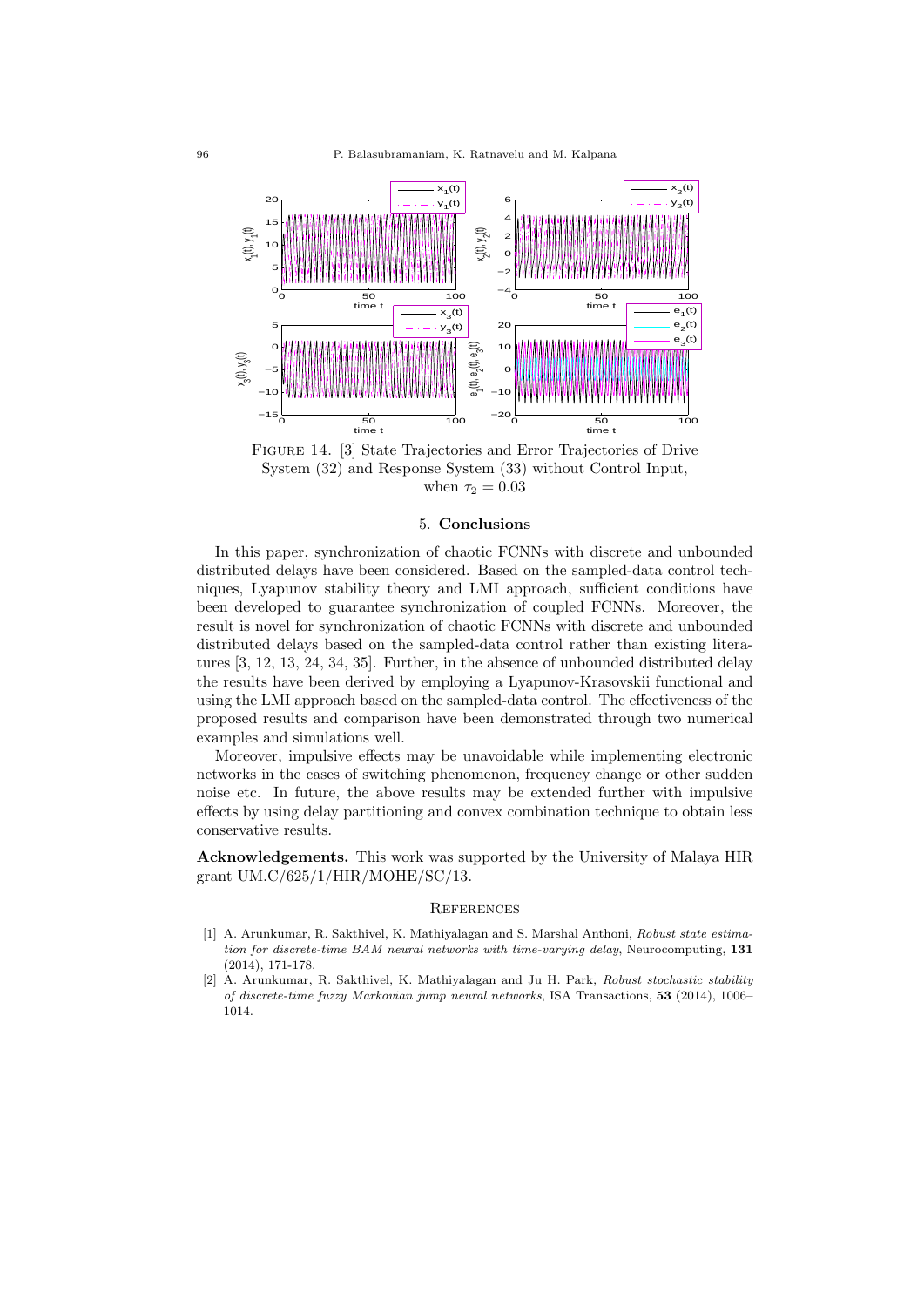- [3] P. Balasubramaniam, M. Kalpana and R. Rakkiyappan, *Linear matrix inequality approach for synchronization control of fuzzy cellular neural networks with mixed time delays*, Chinese Physics B, **21** (2012): 048402.
- [4] S. Boyd, L. E. Ghaoui, E. Feron and V. Balakrishnan, *Linear Matrix Inequalities in Systems and Control Theory* (SIAM, Philadelphia, 1994).
- [5] T. L. Carroll and L. M. Pecora, *Synchronization chaotic circuits*, IEEE Trans. Circuits Syst., **38** (1991), 453–456.
- [6] L. O. Chua and L. Yang, *Cellular neural networks: theory*, IEEE Trans. Circuits Syst., **35** (1988), 1257-1272.
- [7] L. O. Chua and L. Yang, *Cellular neural networks: applications*, IEEE Trans. Circuits Syst., **35** (1988), 1273-1290.
- [8] X. Feng, F. Zhang and W. Wang, *Global exponential synchronization of delayed fuzzy cellular neural networks with impulsive effects*, Chaos Solitons Fractals., **44** (2011), 9–16.
- [9] T. Feuring, J. J. Buckley, W. M. Lippe and A. Tenhagen, *Stability analysis of neural net controllers using fuzzy neural networks*, Fuzzy Sets and Systems, **101** (1999), 303–313.
- [10] E. Fridman, A. Seuret and J. P. Richard, *Robust sampled-data stabilization of linear systems: an input delay approach*, Automatica, **40** (2004), 1441–1446.
- [11] Q. Gan and Y. Liang, *Synchronization of chaotic neural networks with time delay in the leakage term and parametric uncertainties based on sampled-data control*, J. Franklin Inst., **349** (2012), 1955–1971.
- [12] Q. Gan, R. Xu and P. Yang, *Synchronization of non-identical chaotic delayed fuzzy cellular neural networks based on sliding mode control*, Commun. Nonlinear Sci. Numer. Simul., **17** (2012), 433–443.
- [13] Q. Gan, R. Xu and P. Yang, *Exponential synchronization of stochastic fuzzy cellular neural networks with time delay in the leakage term and reaction-diffusion*, Commun. Nonlinear Sci. Numer. Simul., **17** (2012), 1862–1870.
- [14] K. Gu, An integral inequality in the stability problem of time-delay systems, in *Proceedings of the 39th IEEE Conference on Decision and Control Sydney*, Australia (2000), 2805–2810.
- [15] S. Lee, V. Kapila, M. Porfiri and A. Panda, *Master-slave synchronization of continuously and intermittently coupled sampled-data chaotic oscillators*, Commun. Nonlinear Sci. Numer. Simul., **15** (2010), 4100–4113.
- [16] T. Li, S. Fei and Q. Zhu, *Design of exponential state estimator for neural networks with distributed delays*, Nonlinear Anal. Real World Appl., **10** (2009), 1229–1242.
- [17] N. Li, Y. Zhang, J. Hu and Z. Nie, *Synchronization for general complex dynamical networks with sampled-data*, Neurocomputing, **74** (2011), 805–811.
- [18] Z. Liu, H. Zhang and Z. Wang, *Novel stability criterions of a new fuzzy cellular neural networks with time-varying delays*, Neurocomputing, **72** (2009), 1056–1064.
- [19] J. Lu and D. J. Hill, *Global asymptotical synchronization of chaotic Lur'e systems using sampled data: a linear matrix inequality approach*, IEEE Trans. Circuits Syst. II, **55** (2008), 586–590.
- [20] K. Mathiyalagan, S. Hongye and R. Sakthivel, *Robust stochastic stability of discrete-time Markovian jump neural networks with leakage delay*, Zeitschrift Fur Naturforschung Section A-A Journal of Physical Sciences, **69** (2014), 70–80.
- [21] K. Mathiyalagan, R. Sakthivel and S. Hongye, *Exponential state estimation for discretetime switched genetic regulatory networks with random delays*, Canad. J. Phys., **92** (2014), 976–986.
- [22] L. M. Pecora and T. L. Carroll, *Synchronization in chaotic systems*, Phys. Rev. Lett., **64** (1990), 821–824.
- [23] L. M. Pecora, T. L. Carroll, G. A. Johnson, D. J. Mar and J. F. Heagy, *Fundamentals of synchronization in chaotic systems, concepts, and applications*, Chaos, **7** (1997), 520–543.
- [24] Y. Ping and L. Teng, *Exponential synchronization of fuzzy cellular neural networks with mixed delays and general boundary conditions*, Commun. Nonlinear Sci. Numer. Simul., **17** (2012), 1003–1011.